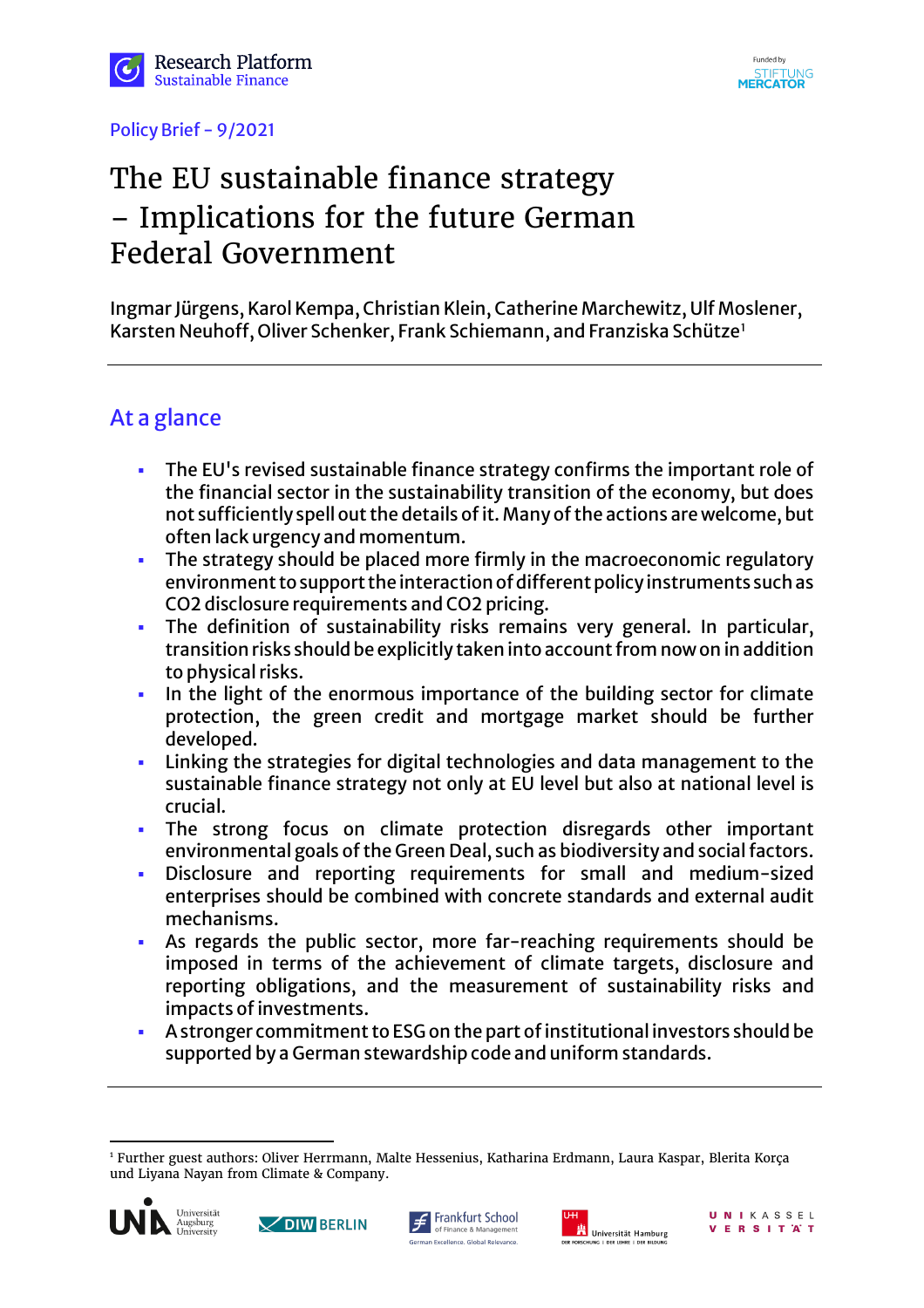

## Introduction and general assessment

The revised sustainable finance strategy<sup>[2](#page-1-0)</sup> is primarily aimed at fully implementing and complementing the EU Action Plan adopted in 2018<sup>[3](#page-1-1)</sup>. This had essentially led to the implementation of three building blocks to channel capital into sustainable economic activities: (1) the EU taxonomy<sup>4</sup>, (2) a more comprehensive disclosure regime<sup>[5](#page-1-3)</sup> as well as (3) standards and labels for sustainable financial instruments.

The revised strategy, presented in July 2021, is based on the following four pillars: (1) Financing the transition of the real economy towards sustainability, (2) Towards a more inclusive sustainable finance framework, (3) Improving the financial sector's resilience and contribution to sustainability: the double materiality perspective, and (4) Fostering global ambition.

The financial sector has an important role to play in the restructuring of the economy due to its leverage effect. The strategy articulates the following goals: Climate neutrality by 2050 in the EU and associated reduction of greenhouse gas emissions by at least 55% by 2030 compared to 1990 levels, strengthening resilience to climate change, reversing biodiversity loss and often irreversible degradation of the environment and key natural resources such as soils and water as a whole.

The EU strategy remains extremely vague and non-binding in many aspects<sup>[6](#page-1-4)</sup> when it comes to designing the role of the financial sector  $-$  many actions are also made contingent on the consultation of other stakeholders. There is also a lack of urgency and momentum in many points  $-$  for example, in the actions to improve the resilience of the financial sector and its contribution to sustainability, which are fundamental to a transformation towards a sustainable future (Actions 3 a–e).

<span id="page-1-0"></span> $\overline{a}$ <sup>2</sup> Cf. COMMUNICATION FROM THE COMMISSION TO THE EUROPEAN PARLIAMENT, THE COUNCIL, THE EUROPEAN ECONOMIC AND SOCIAL COMMITTEE AND THE COMMITTEE OF THE REGIONS Strategy for Financing the Transition to a Sustainable Economy, COM/2021/390 final by July 6, 2021 [\(available online,](https://eur-lex.europa.eu/legal-content/EN/TXT/?uri=CELEX:52021DC0390) last access October 7, 2021. This also applies to all other online sources of this report, unless stated otherwise). In this Policy Brief we use the short version "strategy".

<span id="page-1-1"></span><sup>&</sup>lt;sup>3</sup> Cf. COMMUNICATION FROM THE COMMISSION TO THE EUROPEAN PARLIAMENT, THE EUROPEAN COUNCIL, THE COUNCIL, THE EUROPEAN CENTRAL BANK, THE EUROPEAN ECONOMIC AND SOCIAL COMMITTEE AND THE COMMITTEE OF THE REGIONS Action Plan: Financing Sustainable Growth, COM/2018/097 final by March 8, 2018 updated August 5, 2020) [\(available online\)](https://eur-lex.europa.eu/legal-content/EN/TXT/?uri=CELEX:52018DC0097).

<span id="page-1-2"></span><sup>4</sup> See also Policy Brief – 3/2021 [\(available online\)](https://wpsf.de/publikationen/pb-3-2021-eu-taxonomie-1/) and Policy Brief – 4/2021[\(available online](https://wpsf.de/publikationen/pb-4-2021-eu-taxonomie-2/) of the Sustainable Finance Research Platform).

<sup>&</sup>lt;sup>5</sup> See also Policy Brief –  $7/2021$  of the Sustainable Finance Research Platform [\(available online\)](https://wpsf.de/publikationen/pb-7-2021-wesentlichkeit/).

<span id="page-1-4"></span><span id="page-1-3"></span><sup>6</sup> There are many phrases such as "will work on it" (bond labels, p.6), "may consider" (revision of the Prospectus Regulation, p.7) or "will ask the European Banking Authority (EBA) for its opinion" (regarding green retail loans and green mortgages, p.7).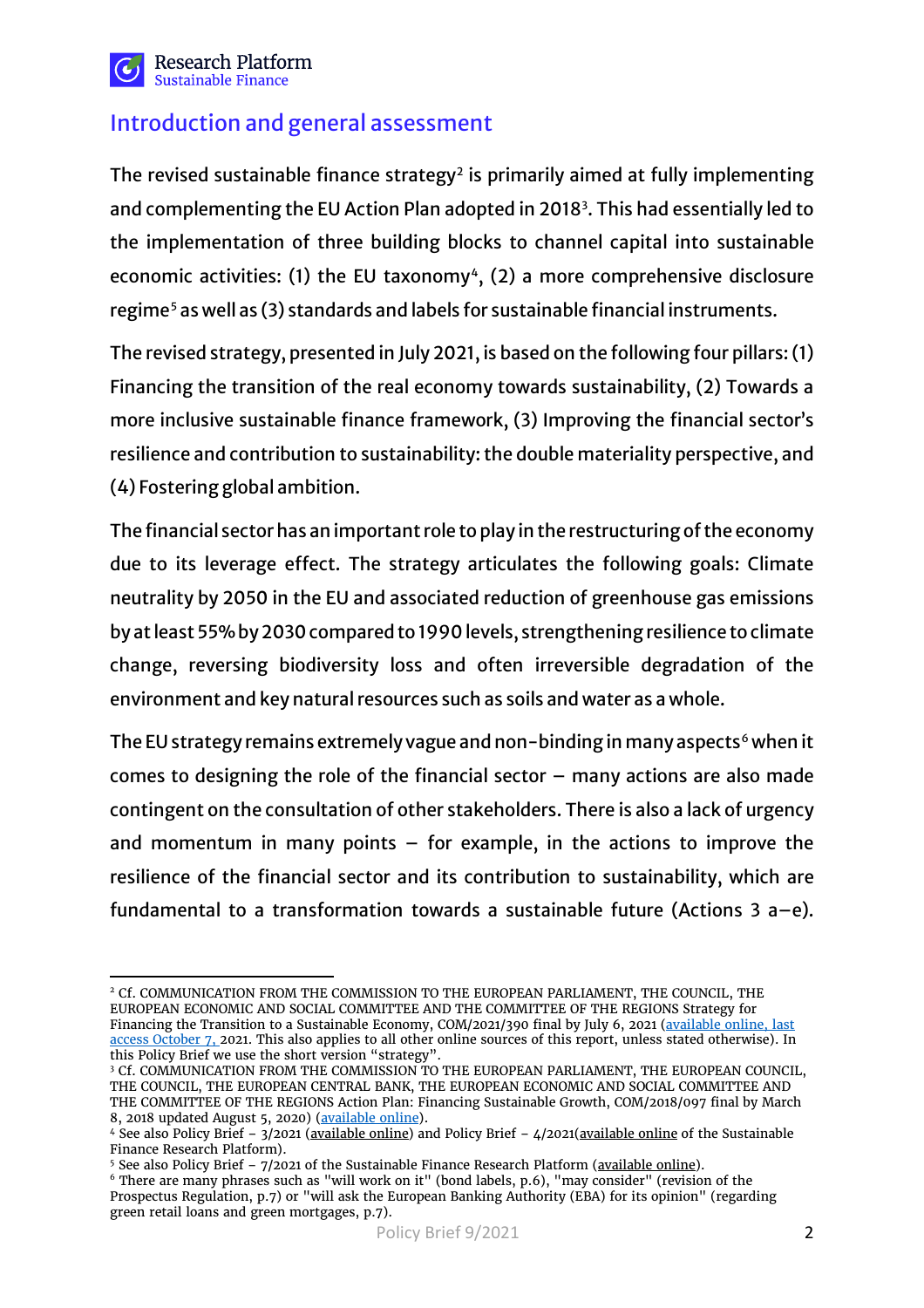

Another point of criticism is that the technical criteria for the environmental goals of water, circular economy, pollution and biodiversity will now not to be adopted until the second quarter of 2022.

Welcome proposals for the financial sector are the climate-related revision of the Capital Requirements Directive (CRD IV) and the Capital Requirements Regulation (CRR) to support international initiatives, as well as the regularly scheduled climaterelated stress tests. Since almost all economic sectors are dependent on resources such as water and soil, which are provided by ecosystems, the stress tests should consequently be extended to other key environmental risks. Biodiversity in particular has not been given sufficient attention so far, but it is of central importance as a basis for many industries such as tourism, automotive, food, pharmaceuticals and raw materials.

In principle, the strategy places a strong focus on private financial market players, and thus few concrete demands are imposedon the public sector. Given the hundreds of billions of euros in stimulus and economic development programmes in the wake of the pandemic and the dominant role of sovereign bonds in international bond markets (68% of global bonds are issued by sovereigns or supranational institutions)<sup>[7](#page-2-0)</sup>, it is also difficult to understand, in light of increasing disclosure requirements imposed on the private sector, why the strategy lacks any requirements for more transparency regarding environmental, social and governance (ESG) risks and impacts of the public sector.

In addition, for non-financial companies – and this is also not sufficiently emphasised in the strategy – there is a need for a more concrete regulatory framework, including financial incentives (e.g. CO2 prices and instruments to hedge regulatory risks); norms and standards (e.g. for new buildings or products); clear regulatory frameworks for green infrastructure development; the promotion of innovations and further training measures; and concrete, binding and forwardlooking stimulus for financing the transformation.

In the following, we outline our recommendations for action for the next German Federal Government as regards risk management, stress tests and credit ratings,

<span id="page-2-0"></span> $\overline{a}$ <sup>7</sup> International Capital Market Association (2020), Global Bond Markets [\(available online,](https://www.icmagroup.org/Regulatory-Policy-and-Market-Practice/Secondary-Markets/bond-market-size/) last access September 7, 2021).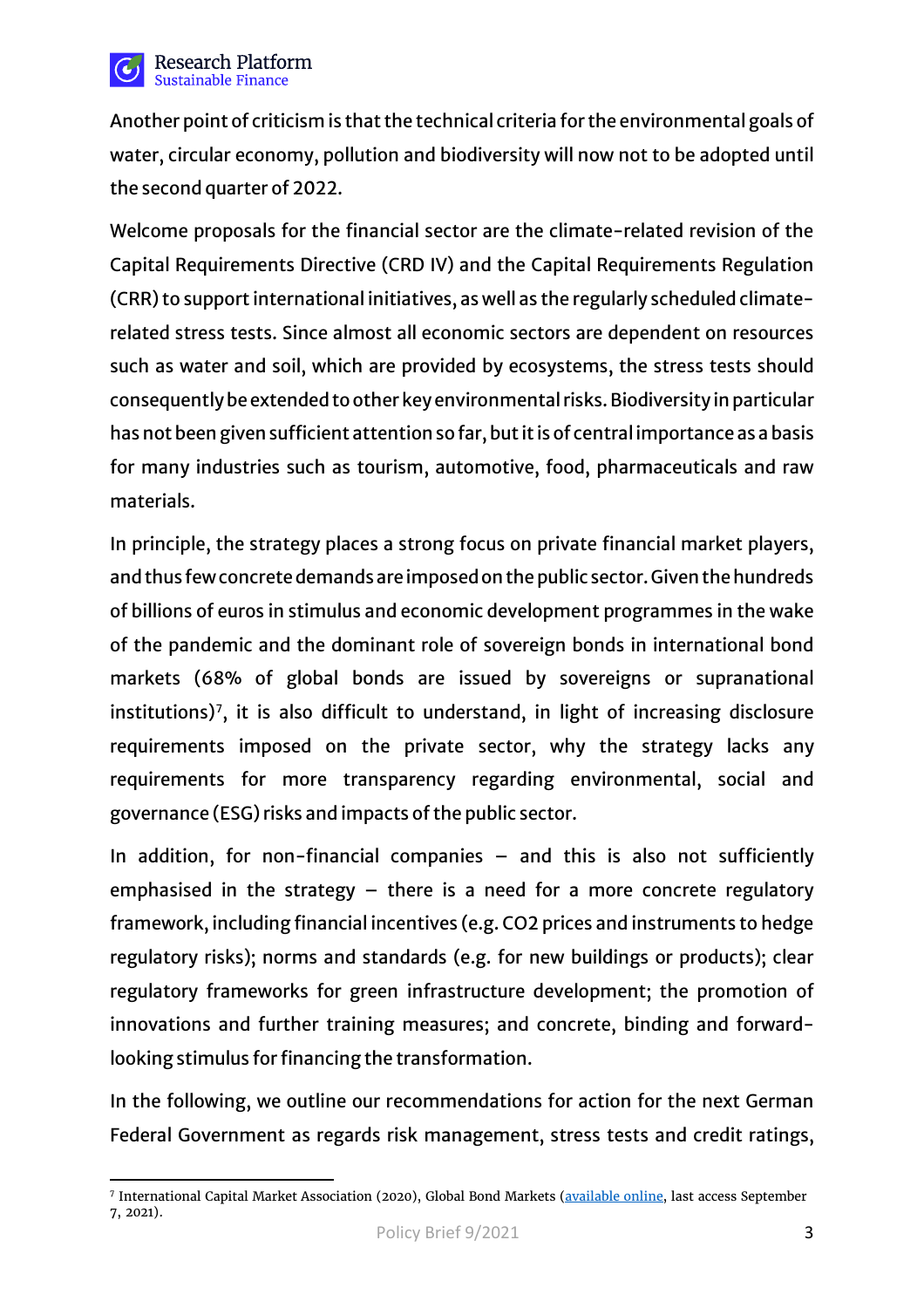

green mortgages and loans, digital technologies, biodiversity, sustainability reporting, disclosure requirements as well as stewardship and engagement. The German Federal Government should take a proactive role with regard to the further development and implementation of these issues in order to successfully advance the European strategy.

## Risk management, stress tests and credit ratings<sup>[8](#page-3-0)</sup>

The strategy proposes actions to strengthen the resilience of the financial sector to counter ESG risks (Action 3)<sup>9</sup>. It makes sense to identify and transparently report these risks at all three relevant levels (company/asset, financial institutions and financial system). However, this is a complex challenge for financial institutions that should not be underestimated. This is because an excessively aggregated and blurred view of these risks can result in unintended adverse effects. For example, an excessively short-term and incomplete risk assessment can lead to misallocation of capital. Successful risk management that avoids unintended adverse effects therefore requires clear and explicit risk definitions.

Both stress tests carried out by regulators and internal risk management in companies and financial institutions must consider extreme transition risks<sup>[10](#page-3-2)</sup>  $$ explicitly taking into account, risks associated with CO2-intensive assets and business models due to short-term and rapid tightening of climate targets and policies. This is because, in addition to physical risks, transition risks in particular can pose a threat to the stability of financial institutions and markets (Battiston et al, 2017). Thus, not explicitly taking them into account increases the risk that companies and financial market institutions will bet on state protection in the event of a systemically relevant occurrence of such risks. Risky CO2-intensive investments

<span id="page-3-0"></span> $\overline{a}$ <sup>8</sup> Authors of this chapter: Karsten Neuhoff and Franziska Schütze (DIW Berlin), Ulf Moslener, Oliver Schenker and Karol Kempa (Frankfurt School) as well as Christian Klein (University of Kassel).

<span id="page-3-1"></span><sup>9</sup> On the one hand, the European Commission wants to ensure that ESG risks are captured in accounting standards and, on the other, that they are captured in ratings and rating outlooks. With regard to stress testing, the Commission intends to propose amendments to the Capital Requirements Regulation and the Capital Requirements Directive (banks), as well as the Solvency II Directive (insurers) (Action 3 c and d), which should include climate scenarios and climate change-related stress tests. Specifically, the Commission envisages a targeted "fit for 55" scenario, aligning itself with the new EU climate target and the policy framework envisaged for it.

<span id="page-3-2"></span><sup>&</sup>lt;sup>10</sup> According to the "taskforce on climate-related financial disclosure" (TCFD) the definition of transition risks is as follows: "Transitioning to a lower-carbon economy may entail extensive policy, legal, technology, and market changes to address mitigation and adaptation requirements related to climate change." (TCFD, 2017).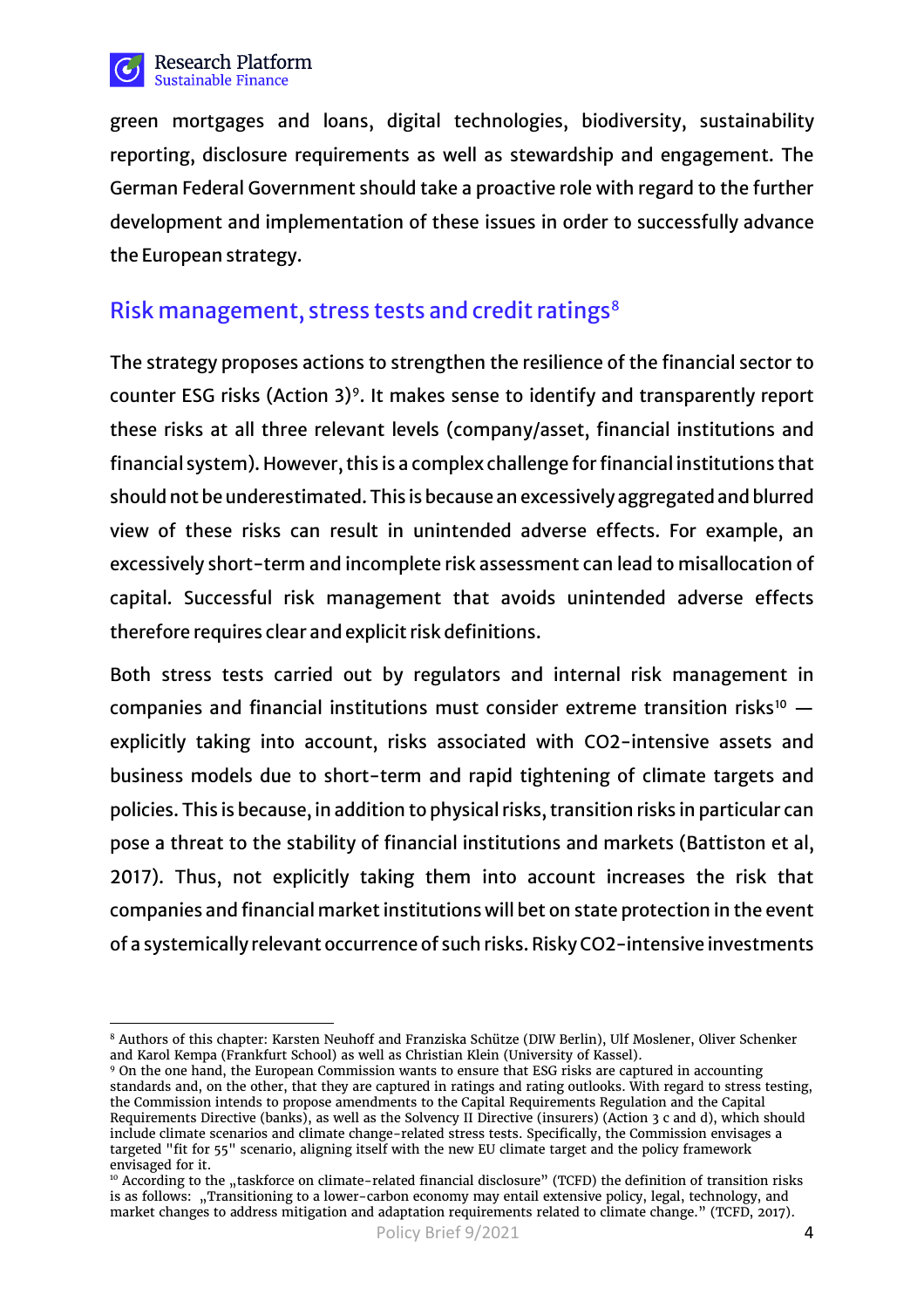

**Research Platform** Sustainable Finance

would thus be implicitly backed by the state, and the financial market would continue to contribute to the problem instead of solving it.

In order for transition risks to be considered in risk management, metrics and analytical methods must be in place to identify these risks for individual companies and facilities. Therefore, it is necessary to assess how well prepared a company, facility or building is to accelerate the transition to carbon neutrality. For such a comparable and quantifiable assessment, the regulatory requirement of a reference scenario (stress test scenario) is indispensable.

This scenario must be uniform across all sectors of the real and financial economy in order to minimise administrative burden and maximise effectiveness and should therefore be established at the level of the EU strategy. It is of key importance that such a scenario does not examine the consequences of likely decarbonisation paths based on current policies such as the "fit-for-55" programme, but rather assumes an unexpected and faster structural change. Such a scenario could assume that climate neutrality must be achieved as early as 2035 (as already proposed in the final report of the German Government's Sustainable Finance Committee).

Most systemic stress testing approaches focus on generic sectoral risk parameters. If, for example, capital requirements for banks are derived from this, companies specifically in sectors with a large ecological footprint today and therefore a particularly high need for investment during the transformation might risk to be confronted with more difficult access to financing. At the same time, if dynamic risk measurement is incorrectly designed, there is a risk of "sustainability shorttermism" if financial market players become more risk-averse with regard to financing new sustainability technologies and have excessively strong incentives to invest in "low-hanging fruits" of established sustainable business models.

A risk analysis and assessment must therefore focus on the company-specific risks and transformation paths.<sup>11</sup> This requires the regulatory requirement of a uniform transition scenario.

<span id="page-4-0"></span>l  $11$  See also Policy Brief -  $5/2021$  of the Sustainable Finance Research Platform.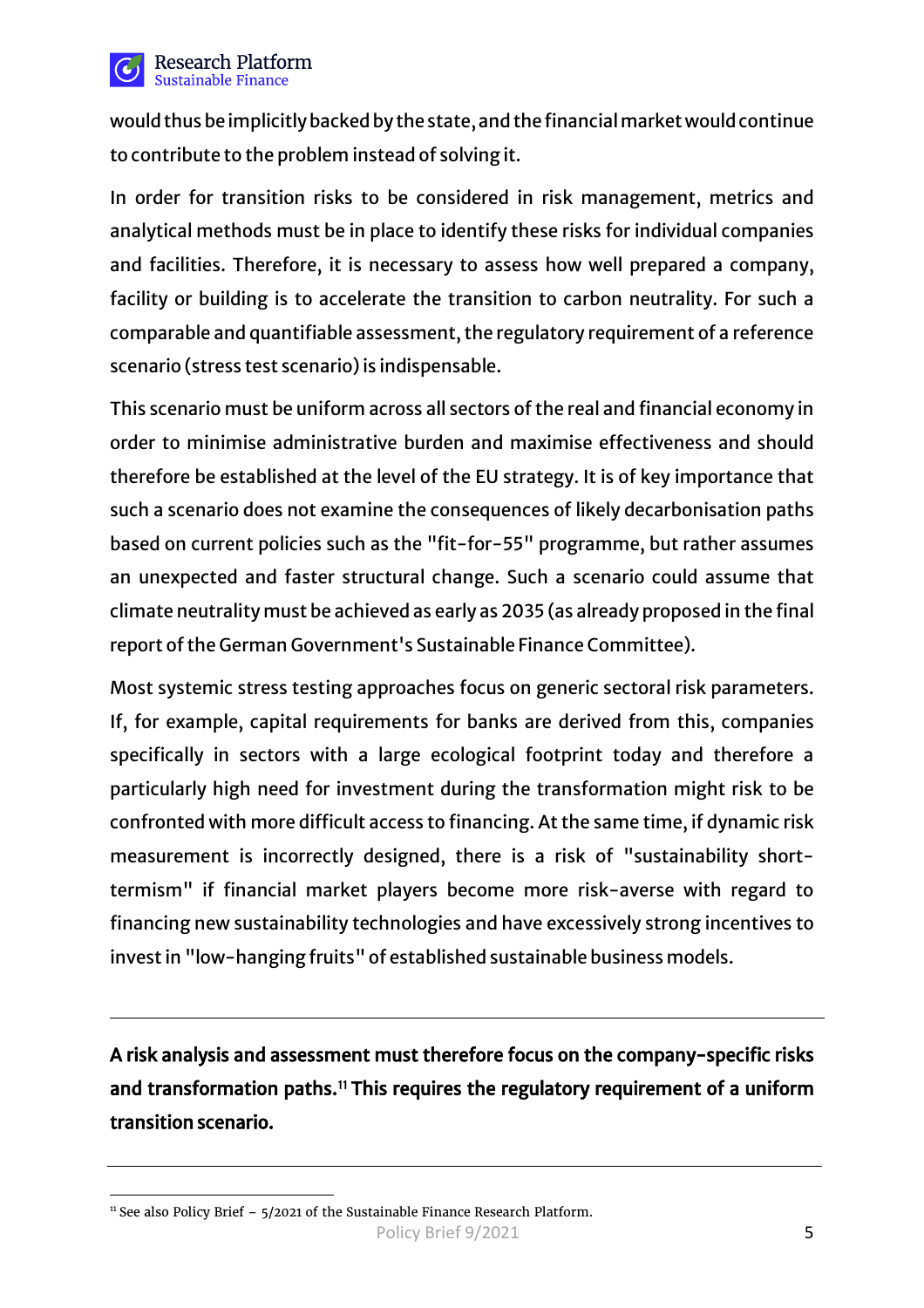

In this context, it is gratifying that the strategy highlights the special role of rating agencies. The role of these companies is to assess the creditworthiness of states, companies or financial instruments. According to their own information, rating agencies take ESG factors into account when preparing their ratings. However, the extent to which this is done is not transparent and varies depending on the asset class and the methodology used by the respective rating agency. The European Commission announces that, subject to a review by the European Securities and Market Authority (ESMA), it intends to take actions by the first quarter of 2023 to ensure that relevant ESG risks are systematically recognised in ratings (Action 3b). In addition, transparency about the way agencies take ESG risks into account in ratings and outlooks is to be improved. This has already been included in Recommendation 13 of the Sustainable Finance Committee.

In our view, transparent and consistent consideration of ESG risks in credit ratings is important for lenders, who need to be confident that sustainability risks, such as the consequences of transformation on a company's business model, have been duly considered. Moreover, the rated entity has more clarity about its own sustainability risks.

In this context, it is important that ESG ratings also consider the consequences of likely decarbonisation pathways as well as the impact of unexpected and faster structural change.

# Green mortgages and loans<sup>[12](#page-5-0)</sup>

The strategy includes two specific projects to support the development and use of green loans and green mortgages (Action 2a). In principle, this is to be welcomed, as the building sector must make an important contribution to climate neutrality. Firstly, the European Banking Authority (EBA) will be asked for an assessment by the

<span id="page-5-0"></span>l <sup>12</sup> Author of this chapter: Franziska Schütze (DIW).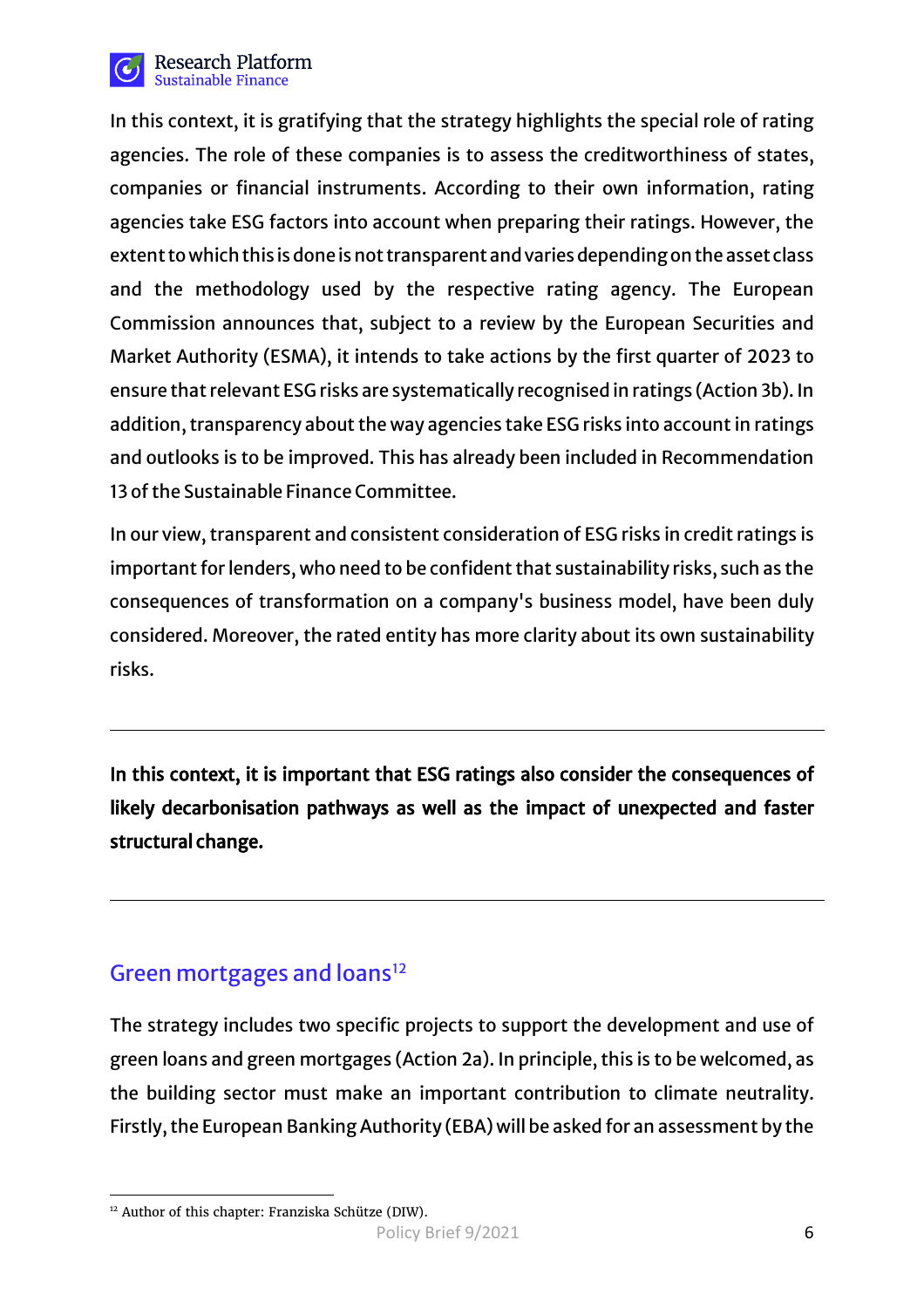

end of 2022. On the other hand, the review process associated with the Mortgage Credit Directive<sup>13</sup>, which is already underway, is to examine how the development of energy-efficient mortgages can be supported by the end of 2022. Specifically, Action 3c) addresses the fact that the energy efficiency of buildings can increase the value of buildings. The strategy merely states that the European Commission proposes to take this into consideration, but without defining concrete steps. Moreover, in the conclusion, the review process of the Mortgage Credit Directive thus far only very vaguely addresses a possible adaptation of the credit assessment to address climate and environmental aspects (p. 19). In comparison, the German Sustainable Finance Strategy has not addressed the issue of buildings and mortgages, although the Sustainable Finance Committee has set out clear recommendations in this regard (see Action 30[14\)](#page-6-1).

In the light of the enormous importance of the building sector for climate protection, the actions contained in the European strategy are excessively non-binding or completely omitted in the German strategy. Here, too, scenarios about the future development of climate policy (increased energy prices, minimum requirements for existing buildings, or similar) must be included in the credit assessment and the valuation.

We therefore recommend that the German Federal Government become more actively involved in the design and further development of the green mortgage market, by incorporating transition scenarios in the credit assessment and building valuation in law.

<span id="page-6-0"></span> $\overline{a}$ <sup>13</sup> Cf. Directive 2014/17/EU of the European Parliament and of the Council of 4 February 2014 on credit agreements relating to residential immovable property concluded by consumers and amending Directives 2008/48/EC and 2013/36/EU and Regulation (EU) No 1093/2010 Text with EEA relevance [\(available online,](https://eur-lex.europa.eu/legal-content/DE/TXT/PDF/?uri=CELEX:32014L0017) last access September 10, 2021); according to §44 of the Directive, a review of its effectiveness and adequacy should be carried out by 21 March 2019. In fact, the review of the Directive was published in May 2021 (<u>available</u> [online,](https://op.europa.eu/de/publication-detail/-/publication/ba9380c3-b23d-11eb-8aca-01aa75ed71a1) last access September 10, 2021).<br><sup>14</sup> "The Council recommends to the Federal Government to establish an information infrastructure for raw

<span id="page-6-1"></span>sustainability data, set up a building energy database, and anchor building energy quality as a value factor in the rules of the building valuation.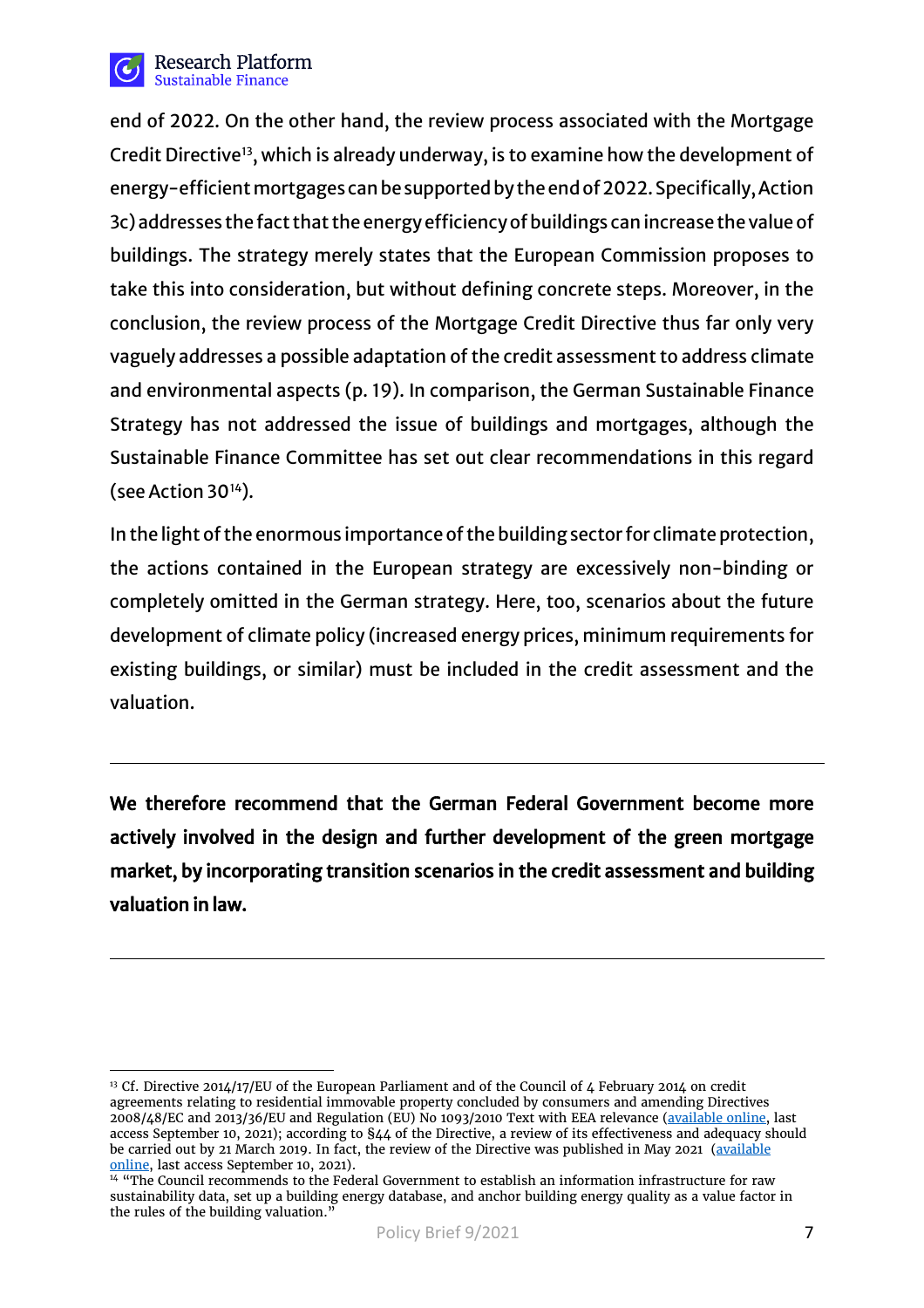

# Digital technologies<sup>[15](#page-7-0)</sup>

The European Commission already highlights in the Green Deal<sup>[16](#page-7-1)</sup> the importance of digital technologies such as artificial intelligence (AI), blockchain and other distributed ledger technologies (DLT), machine learning, mobile apps and platforms, Big Data and the Internet of Things (IoT) as crucial prerequisites for the transformation process towards sustainability, tackling climate change and protecting the environment. The strategy also mentions the importance of digital technologies for consumers and small and medium-sized enterprises (Action 2b). The aim is to provide access to sustainable financing, increase the use of digital sustainable financial instruments and promote understanding of the sustainability impacts of financial products. Furthermore, the European Single Access Point  $(ESAP)^{17}$  and the Open Finance Framework<sup>[18](#page-7-3)</sup>, which are to serve as a kind of catalyst to leverage the potential of digital technologies, are referenced.

Digital technologies, and AI in particular, are cross-cutting technologies that bring both benefits and risks. Digital technologies significantly increase the consumption of energy and resources – for example, through energy-intensive data centres and the training of an AI – and thus carry the risk of negative environmental impacts. The EU announcement to make these infrastructures climate neutral and energy efficient by 2030 and to expand the technical verification criteria for data centres and digital solutions in the delegated act on climate to include further activities on the development of sustainable digital solutions and the use of sustainable crypto assets is to welcome.

However, it is surprising that the strategy does not interlink with other legislative initiatives and projects in the field, for instance the Digital Finance Strategy<sup>19</sup>, the

 $\overline{a}$ <sup>15</sup> Author of this chapter: Catherine Marchewitz (DIW).

<span id="page-7-1"></span><span id="page-7-0"></span><sup>&</sup>lt;sup>16</sup> European Commission (2019). The European Green Deal, p.11.

<span id="page-7-2"></span><sup>&</sup>lt;sup>17</sup> The ESAP is intended to be a public database providing access to standardised financial and sustainability data of reporting companies in the EU, which in turn will be analysed and processed using digital technologies. A legislative proposal for this shall be presented in autumn 2021.

<span id="page-7-3"></span><sup>&</sup>lt;sup>18</sup> The Open Finance Framework, for which the EU Commission intends to present a proposal in 2022, is intended to facilitate the exchange of financial data.

<span id="page-7-4"></span><sup>19</sup> Cf. COMMUNICATION FROM THE COMMISSION TO THE EUROPEAN PARLIAMENT, THE COUNCIL, THE EUROPEAN ECONOMIC AND SOCIAL COMMITTEE AND THE COMMITTEE OF THE REGIONS on a Digital Finance Strategy for the EU, [\(available online,](https://eur-lex.europa.eu/legal-content/EN/TXT/?uri=CELEX:52020DC0591) last access September 6, 2021). The Digital Finance Strategy contains two strategy papers, one on the general digital transformation of finance and the handling of associated risks, the other on modern and secure payment transactions. Europe is to be strengthened as a location for financial technology and digital and data-driven innovations are to be promoted on the corporate side. Consumers should benefit from greater data sovereignty (including uniform digital identities) and better access to cross-border financial services.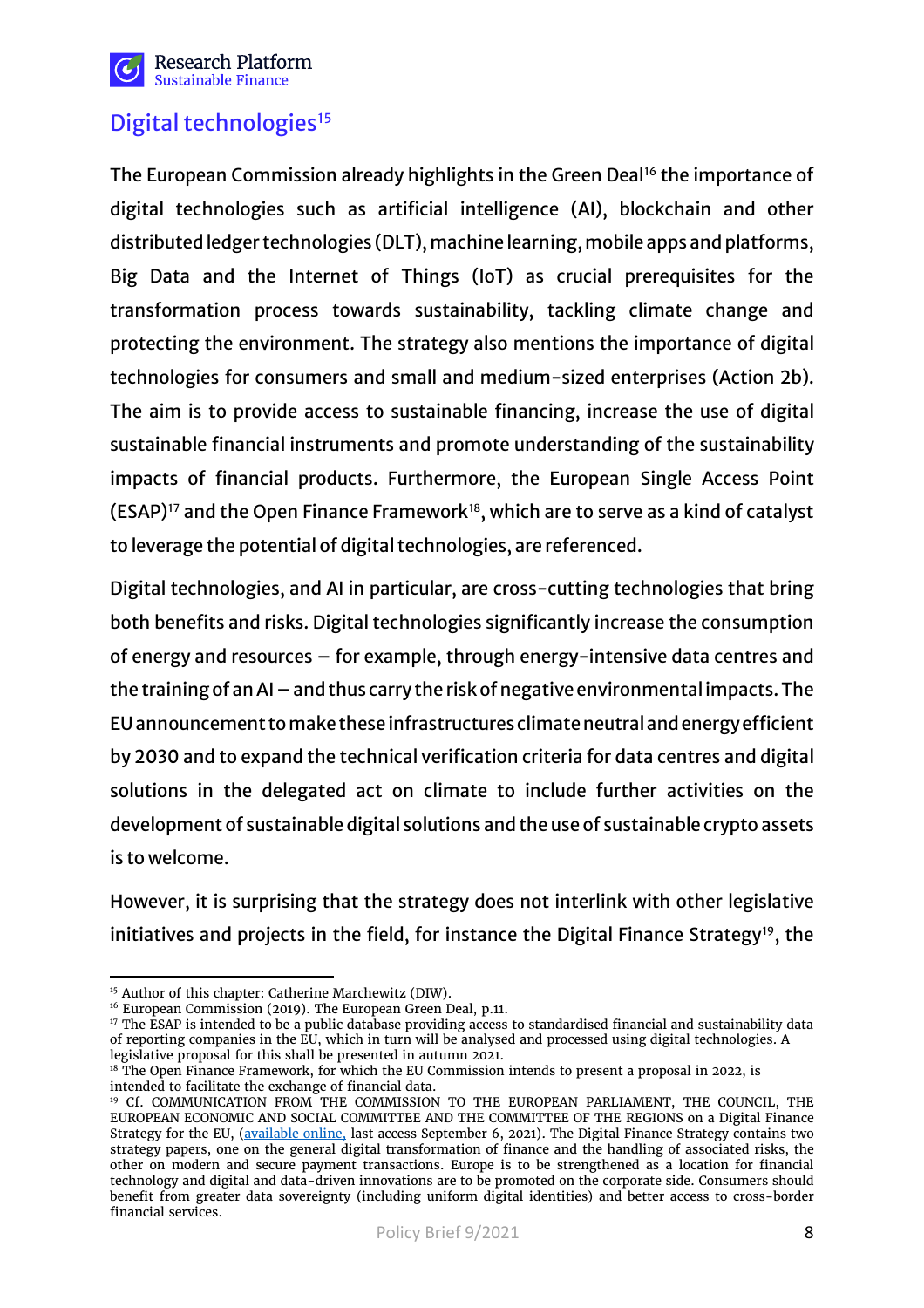

Data Strategy<sup>[20](#page-8-0)</sup> as well as the Artificial Intelligence Act<sup>[21](#page-8-1)</sup> and the Coordinated Plan on Artificial Intelligence 2021 Review<sup>[22](#page-8-2)</sup>. The above-mentioned efforts at EU level and legislative projects can have significant changes and impacts on the European but also national Sustainable Finance Strategy, as they set the framework for digital technologies in general as well as for data management in the EU. Hence, it would be appropriate to link the areas even more strongly in the future and also to discuss more about sustainable digital finance (Puschmann, Leifer 2020).

The transformative potential of sustainable digital finance should be given greater consideration in interdisciplinary research. Linking the strategies for digital technologies and data management to the sustainable finance strategy not only at EU level but also at national level is crucial. The future German Federal Government should take this into account. A common robust standard for data is the basic prerequisite for fulfilling reporting and disclosure obligations, increasing transparency, reducing information asymmetries and gaining insights into market trends.

# Biodiversity<sup>23</sup>

The joint report of the two leading international scientific bodies on biodiversity and climate change, the Intergovernmental Science-Policy Platform on Biodiversity and

<span id="page-8-1"></span><sup>21</sup> See Proposal for a REGULATION OF THE EUROPEAN PARLIAMENT AND OF THE COUNCIL LAYING DOWN HARMONISED RULES ON ARTIFICIAL INTELLIGENCE (ARTIFICIAL INTELLIGENCE ACT) AND AMENDING CERTAIN UNION LEGISLATIVE ACTS, [\(available online,](https://eur-lex.europa.eu/legal-content/EN/TXT/?uri=CELEX%3A52021PC0206) last access September 5, 2021). The Artificial Intelligence Act aims to create a uniform legal framework in particular for the development, marketing and use of artificial intelligence. In addition to a definition and harmonised regulations, a binding set of rules for AI systems is to be introduced.

<span id="page-8-0"></span> $\overline{a}$ <sup>20</sup> Cf. COMMUNICATION FROM THE COMMISSION TO THE EUROPEAN PARLIAMENT, THE COUNCIL, THE EUROPEAN ECONOMIC AND SOCIAL COMMITTEE AND THE COMMITTEE OF THE REGIONS A European strategy for data, [\(available online,](https://eur-lex.europa.eu/legal-content/EN/TXT/?uri=CELEX%3A52020DC0066) last access September 6, 2021). The European Data Strategy outlines the goal of creating a single European data space where data is shared in a simplified way. It also mentions that making more data available and improving the way data is used is crucial to addressing societal, climate and environmental challenges. On 28 May 2021, the EU Commission published its impact assessment for a so-called "Data Act" and aims for a draft regulation in the fourth quarter of 2021.

<span id="page-8-2"></span> $22$  See ANNEXES to the Communication from the Commission to the European Parliament, the European Council, the Council, the European Economic and Social Committee and the Committee of the Regions Fostering a European approach to Artificial Intelligence, [\(available online,](https://digital-strategy.ec.europa.eu/en/library/coordinated-plan-artificial-intelligence-2021-review) last access September 5, 2021). The Coordinated Plan on Artificial Intelligence 2021 Review proposes a set of specific actions with a clearly defined timeline and possible cooperation and funding mechanisms. Among other things, the goal is to gradually increase public and private investment in AI over the decade to a total of 20 billion euros per year.

<span id="page-8-3"></span> $^{23}$  Authors of this chapter: Malte Hessenius, Ingmar Jürgens and Liyana Nayan (Climate & Company) and Franziska Schütze (DIW).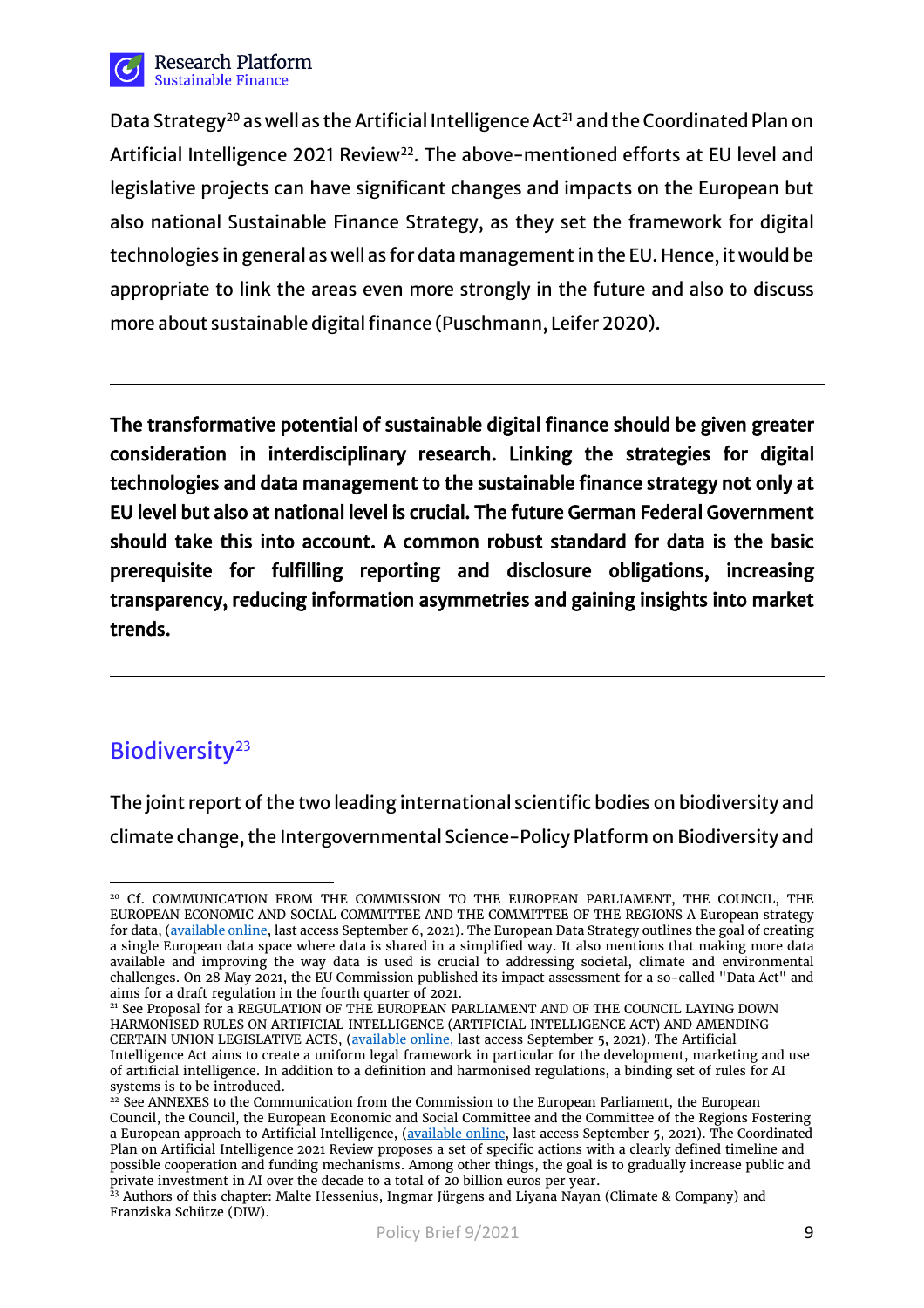

Ecosystem Services (IPBES) and the Intergovernmental Panel on Climate Change (IPCC), has highlighted the importance of addressing biodiversity loss and climate change in unison. As the biodiversity crisis has come to the forefront in recent years, it would have been crucial to go beyond climate action and to include biodiversity protection much more prominently in the strategy. Unfortunately, this has not occurred, even though funding plays a central role in achieving the EU biodiversity strategy<sup>[24](#page-9-0)</sup> and the UN species conservation goals under the Convention on Biological Diversity (CBD).

The EUR 100 billion earmarked for biodiversity under the EU Multiannual Financial Framework and the EU Recovery Plan is a significant increase on the EUR 12.2 billion the EU spent on biodiversity between 2015 and 2017<sup>25</sup>. However, this is far from enough to cover the estimated annual funding needs for biodiversity of EUR 607 to 813 billion. For comparison: an estimated EUR 420 billion is spent annually globally on financial activities that are detrimental to biodiversity<sup>26</sup>.

In the first EU action plan from 2018, other environmental aspects were identified as threats to the financial sector in addition to climate risks, but without making specific recommendations on biodiversity protection. The strategy now proclaims the vague goal of aligning all sources of finance with global goals such as "reversing" biodiversity loss. In addition, the strategy promises greater involvement of industry in accounting for biodiversity and natural capital, a methodological report by 2022 on the assessment of financial risks related to biodiversity, and declares to further strengthen the mainstreaming of biodiversity in the EU budget (Action 1d). In addition, the strategy mentions existing processes such as the EUR 100 billion spending target for biodiversity in the multi-annual EU budget and the Next Generation EU Initiative, and refers to the process on EU taxonomy and the upcoming criteria for Environmental Goal 6 (biodiversity and ecosystems).

Overall, biodiversity is overshadowed by climate issues and the strategy is one of intent, lacking a clear roadmap. In the section on insurance, the Commission only

<span id="page-9-0"></span> $\overline{a}$ <sup>24</sup> For further information please visit th[e website](https://ec.europa.eu/environment/strategy/biodiversity-strategy-2030_de) of the European Commission (last access September 10, 2021).

<span id="page-9-1"></span><sup>&</sup>lt;sup>25</sup> OECD (2020). A Comprehensive Overview of Global Biodiversity Finance. [\(available online,](https://www.google.com/url?sa=t&rct=j&q=&esrc=s&source=web&cd=&ved=2ahUKEwjkgOGX77rzAhXDGuwKHbCvBaMQFnoECAQQAQ&url=https%3A%2F%2Fwww.cbd.int%2Fdoc%2Fc%2Fdbcc%2Fa4bc%2F913fe42c87f6fea8a356ca49%2Fpost2020-ws-2020-03-other-01-en.pdf&usg=AOvVaw1HqYebAMd3-sIwmgJLK022) last access September 10, 2021).

<span id="page-9-2"></span><sup>&</sup>lt;sup>26</sup> The Paulson Institute, The Nature Conservancy, and the Cornell Atkinson Center for Sustainability (2020). Financing Nature: Closing the global biodiversity financing gap [\(available online,](https://www.paulsoninstitute.org/wp-content/uploads/2020/09/FINANCING-NATURE_Full-Report_Final-Version_091520.pdf) last access September 10, 2021).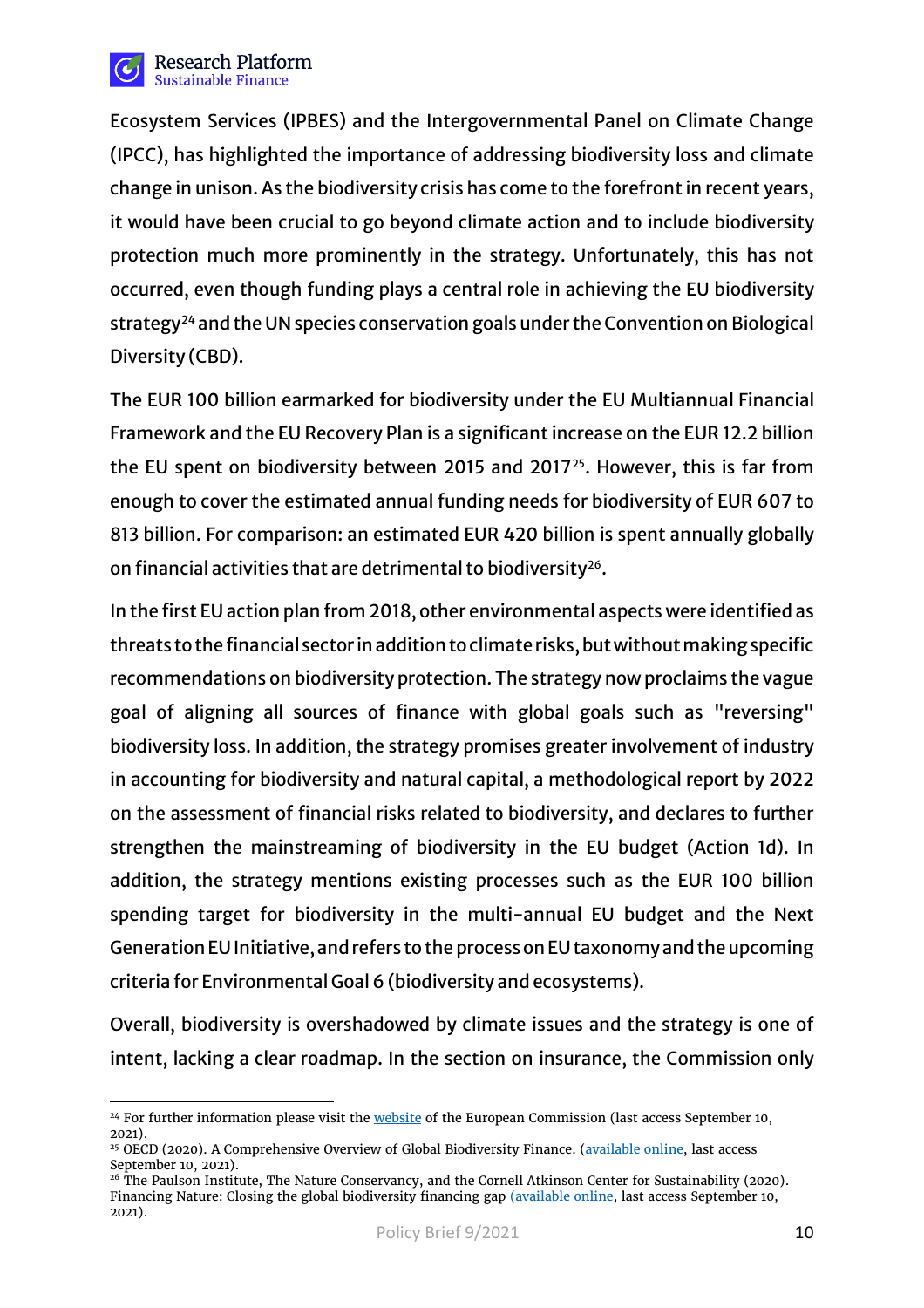

refers to the "climate protection gap", but not to the considerable risks associated with the dependence of many economic activities (such as agriculture and forestry, the food industry, water suppliers, etc.) on environmental and ecosystem services. Part 3 (c) of the action plan ("annex – detailed actions") associated with the strategy proposes a practical revision of the CRR/CRD framework, but does not go beyond climate change mitigation and does not mention biodiversity and other important environmental risks. So, the discussion here is only limited to climate stress tests.

Even the welcome announcement to strengthen global ambitions on disclosure obligations focuses exclusively on climate protection measures and mentions the Task Force on Climate-related Financial Disclosures (TCFD), but not the Task Force on Nature-related Financial Disclosures (TNFD) $^{27}$  $^{27}$  $^{27}$  – and this despite the global ecological benefits of ecosystems and biodiversity and the significant potential risks associated with them.[28](#page-10-1)

In order to achieve the ambitious goal of the EU Biodiversity Strategy and to "reverse" the loss of biodiversity, there are several recommendations for action, both for decision-makers in the EU institutions and for the German government.

- **1** Develop an ambitious timetable with concrete steps on how the EU biodiversity strategy can be supported by the financial sector, i.e. to what extent EU sustainability reporting rules take biodiversity sufficiently into account (e.g. EU taxonomy, CSRD, EU budget). Support the Global Task Force on Nature-based Financial Disclosure (TNFD), which defines key metrics, or the Science Based Targets Initiative, which helps companies implement them;
- **2** the obligation to conduct stress tests should go beyond the issue of climate, as the Dutch central bank has already shown with its report on "biodiversity dependency risks["29](#page-10-2);
- **3** While (mandatory) disclosure of accurate, comparable indicators increases transparency, it must be accompanied by measures to price negative biodiversity/environmental impacts<sup>30</sup> in order to correct the current market failure;
- **4** A strong framework is needed to channel private financial flows into relevant economic activities. Policymakers should create incentive schemes for private

<span id="page-10-0"></span> $\overline{a}$ <sup>27</sup> "Measure 13 of the German Sustainable Finance Strategy states: "The measurement of the impact of activities on biodiversity and natural capital should be improved, inter alia, by the German government's supportive involvement in the development and implementation processes of the Task Force on Nature-related Financial Disclosures (TNFD).<br><sup>28</sup> Further information on the <u>website</u> of DNB (last access September10, 2021).

<span id="page-10-3"></span><span id="page-10-2"></span><span id="page-10-1"></span>

<sup>&</sup>lt;sup>29</sup> Ibidem<br><sup>30</sup> Further information on th[e website](https://www.eurosif.org/letter-to-the-commission-on-the-new-eu-sustainable-finance-strategy/) of Eurosif (last access September 7, 2021).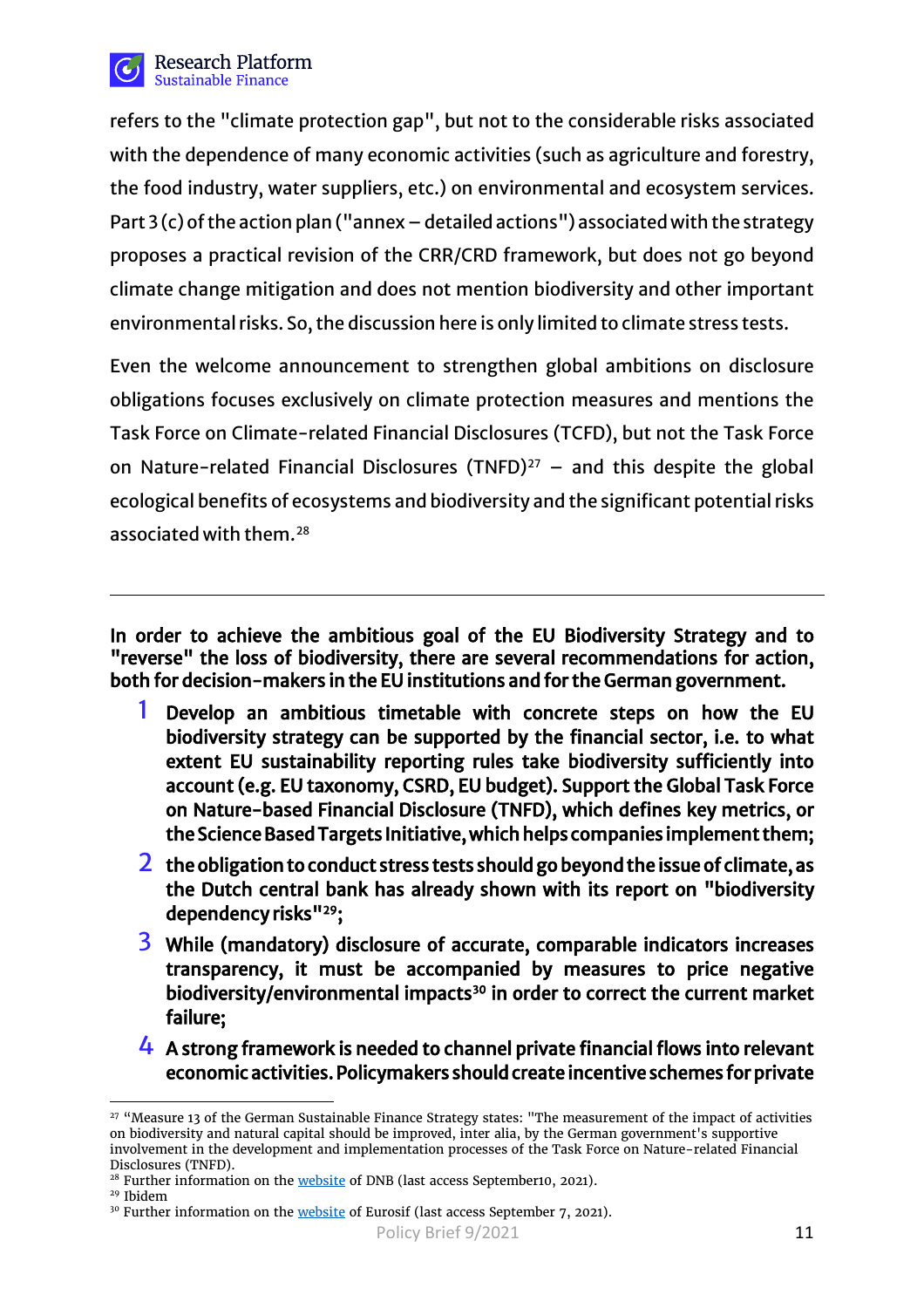

capital, such as payments for ecosystem services, environmental risk insurance and trust funds.

## Sustainability reporting<sup>[31](#page-11-0)</sup>

 $\overline{a}$ 

The EU Strategy attaches key importance to mandatory disclosure as one of three interlinked building blocks of the EU framework for sustainable finance. Instruments for this have already been prepared or implemented with the proposal of the Corporate Sustainability Reporting Directive (CSRD), the Sustainable Finance Disclosure Regulation (SFDR) and the taxonomy. In this context, the strategy highlights that the principle of double materiality plays a key role in considering both financial sustainability risks for financial companies and products and their impact on sustainability aspects. It is also noteworthy that small and medium-sized enterprises (SMEs) are explicitly addressed. Among other things, the strategy emphasises that the inclusiveness of sustainable finance can only be achieved if SMEs have better access to sustainable financial services. An important step towards achieving this goal is, of course, the development of disclosure standards for SMEs under the CSRD.

The strategy announces the development of a simplified reporting standard and support for voluntary disclosure by SMEs. Listed SMEs will have to disclose sustainability information for the first time for the 2025 financial year under the CSRD, while non-listed SMEs are encouraged to report voluntarily. This is not enough, because important sectors that are crucial for achieving the environmental goals set out in the Taxonomy Regulation (and the EU Green Deal), such as construction or agriculture, are characterised by small, non-listed companies which account for 80-90% of the economic activity in those sectors.<sup>[32](#page-11-1)</sup>

An important element of credible sustainability reporting is the external verification of the published information. While the CSRD contains initial proposals for the due

<span id="page-11-0"></span><sup>31</sup> Authors of this chapter: Frank Schiemann (University of Hamburg), Katharina Erdmann, Ingmar Jürgens and Blerita Korica (Climate & Company).

<span id="page-11-1"></span> $32$  See also Policy Brief - 8/2021 of the Sustainable Finance Research Platform [\(available online\)](https://wpsf.de/publikationen/pb-8-2021-why-it-would-be-important-to-expand-the-scope-of-the-corporate-sustainability-reporting-directive-and-make-it-work-for-smes/).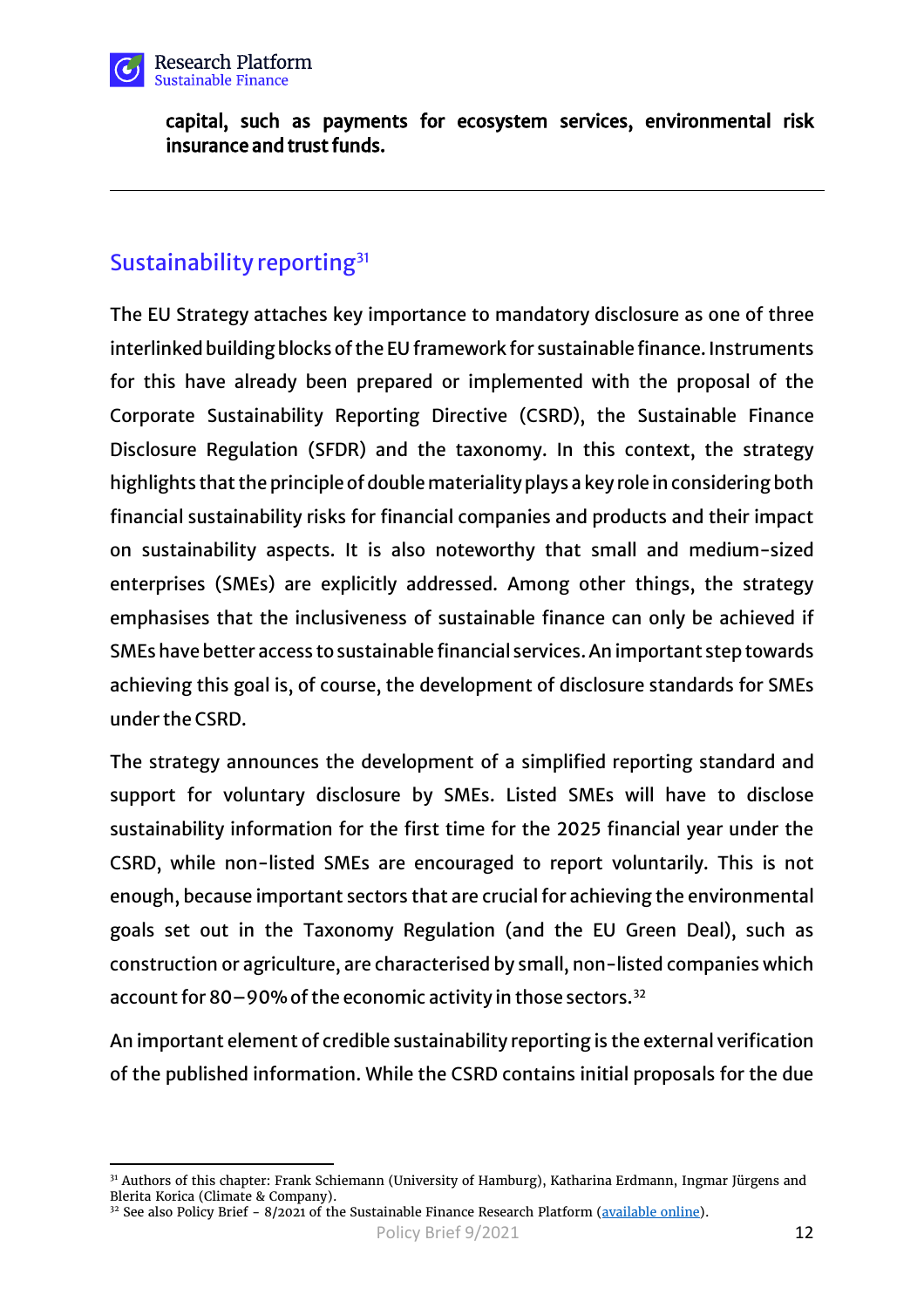

further development of the review of sustainability reporting, the strategy does not address this important element.

International cooperation is essential in the context of the climate crisis and is also viewed as an important element in the action plan. Among other things, explicit reference is made to cooperation within the framework of the International Platform on Sustainable Finance (IPSF), the G20, the European Financial Reporting Advisory Group (EFRAG), ESMA, International Accounting Standards Board (IASB), and the combination of CDP, Climate Disclosure Standards Board (CDSB), Global Reporting Initiative (GRI), International Integrated Reporting Council (IIRC) and Sustainability Accounting Standards Board (SASB). The efforts to develop a global basic standard for sustainability reporting are to be welcomed, especially if, as emphasised in the Action Plan, all environmental dimensions can be included and the principle of double materiality can be adhered to. In the light of varying regulations and approaches worldwide, however, this is a major challenge that first requires a clear definition of goals and guidelines. A central role for the EU and its institutions is posited in the strategy, but not substantiated and, above all, not underpinned with a corresponding budget and specific process-related implementation concept, which would be necessary to provide invaluable impetus in this regard.

We therefore recommend that the German Federal Government actively participates in the development of standards, especially for SMEs, and supports them in their implementation. External audits should be considered to ensure proportionate application in the context of all ESG disclosure and reporting requirements for companies but also for financial products.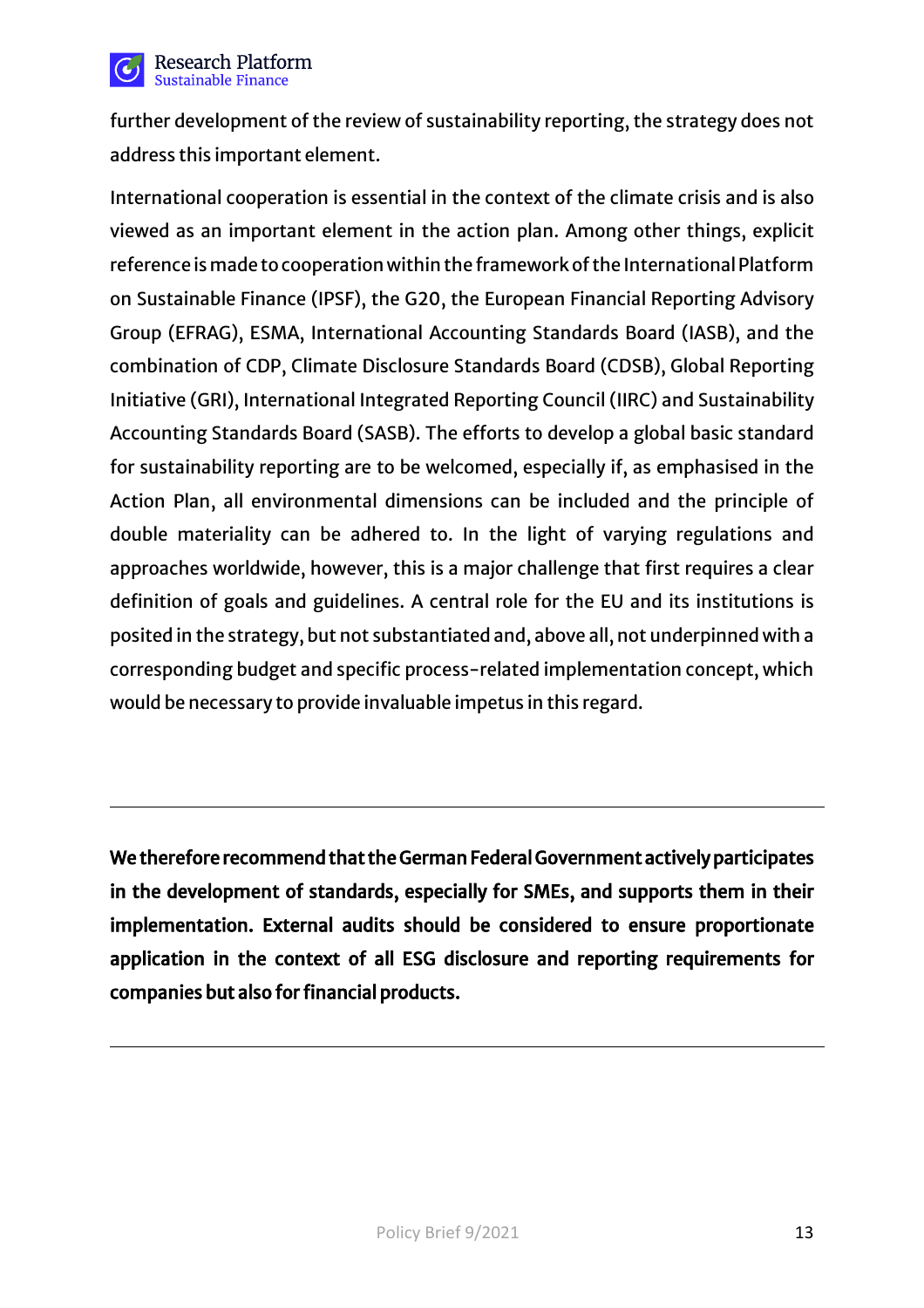

## Disclosure requirements for the public sector<sup>[33](#page-13-0)</sup>

The disclosure requirements for private companies were discussed in the previous section. The strategy for sustainable finance also includes elements that affect the public sector.

Action 5b) of the strategy states that member states should be supported in reducing the EU investment gap. However, this only applies to private investment, not to public spending and investment by member countries. Action 2e) states that the Commission will "strengthen methods for tracking climate and biodiversity spending, support those Member States that wish to set green priorities in their national budgets, and organise an annual preparatory summit on sustainable investments in the run-up to COP26". However, this measure is non-binding and Member States can undertake the inclusion of green priorities in their national budgets on a voluntary basis.

There is a great need for action regarding the methods for measuring climate expenditures and it is not clear whether Action 2e) meets this. For example, the target for climate expenditure is 37% for the development and resilience plans. Depending on how this 37% is measured, the contribution to climate protection also changes. The previous methodology of the so-called "OECD Rio Marker"[34](#page-13-1) determines the significance of the individual household lines for the climate using three coefficients (insignificant 0%, moderate 40% and significant 100%) This is simple to apply, but has been sharply criticised by the European Court of Auditors<sup>35</sup>. Conversely, the criteria set out in the EU taxonomy are recommended to consider the urgently needed "substantial contribution to climate change mitigation".[36](#page-13-3)

With regard to the Recovery and Resilience Facility (RRF) climate target and the Regional Fund, these Rio Markers have been improved by adding more technical details to the 100% coefficients. However, the method is not fully aligned with the EU taxonomy. Nor was an explicit exclusion list defined (i.e. a list of activities

<span id="page-13-0"></span> $\overline{a}$ <sup>33</sup> Authors of this chapter: Ingmar Jürgens (Climate & Company), Franziska Schütze (DIW Berlin), Oliver Herrmann, Malte Hessenius, Laura Kaspar and Simon Lehmann-Leo (Climate & Company).

<span id="page-13-1"></span><sup>&</sup>lt;sup>34</sup> Further information on the <u>website</u> of the European Union (last access September 10, 2011).<br><sup>35</sup> European Court of Auditors (2020). Tracking climate spending in the EU budget. [\(available online,](https://www.eca.europa.eu/en/Pages/DocItem.aspx?did=54194) last access

<span id="page-13-2"></span>September 10, 2021).

<span id="page-13-3"></span><sup>&</sup>lt;sup>36</sup> Sweatman and Hessenius (2020). Applying the EU Taxonomy – lessons from the front line [\(available online,](https://www.climatestrategy.com/en/informe_15.php) last access September 10, 2021).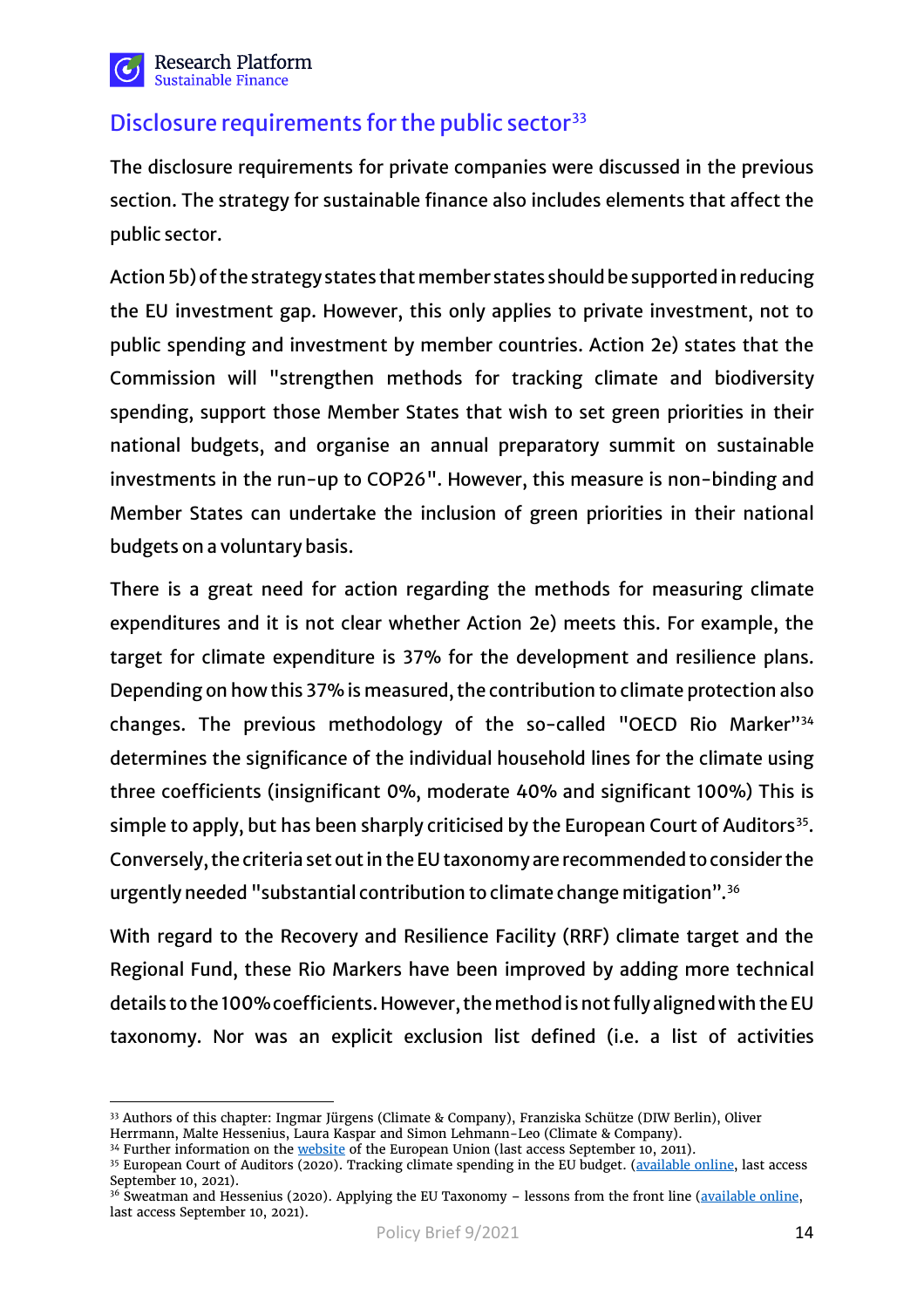

incompatible with environmental objectives, as is now used by most financial institutions, including the European Investment Bank (EIB).<sup>[37](#page-14-0)</sup> At the national level, only a few member states have green budgeting and the methods differ.<sup>[38](#page-14-1)</sup>

Furthermore, the strategy emphasises that "the sustainable finance framework can facilitate the raising of sustainable capital by public entities". As an example, it is listed that 30% of the Next Generation EU budget is to be raised through green bonds. Public issuers can also voluntarily opt for the issuance of European green bonds<sup>[39](#page-14-2)</sup>. A point of criticism is that they are "only" subject to the same reporting rules as private issuers. They are also given more leeway regarding the selection of external valuers of the green bonds. The public sector has a bearing on the market standard due to the amount and significance of its investment volume. It would therefore be desirable for it to follow a more far-reaching reporting obligation.

The recommendations of the Sustainable Finance Committee already include very detailed recommendations for public financial institutions (No. 29), as well as on public issues and public capital investments (Recommendations 1 and 2). The German Federal Government should implement these quickly and rigorously.

In particular, we recommend the extension of disclosure and reporting requirements for the public sector at all regional authority levels. Germany should lead by example here and thus set the standard in this area to facilitate and improve the sustainability assessment of public financial instruments (such as government bonds) with transparent and comprehensible ESG reporting.

## Stewardship and engagement<sup>[40](#page-14-3)</sup>

The European Commission calls for greater consideration of sustainability impacts in investors' strategies and investment decision-making processes and, in this context, would like to consider revising investors' fiduciary duties and stewardship

 $\overline{a}$ <sup>37</sup> Agora-Energiewende (2021): Matching money with green ideas. A guide to the 2021–2027 EU budget.

<span id="page-14-1"></span><span id="page-14-0"></span><sup>&</sup>lt;sup>38</sup> Bova (2021). Green Budgeting Practices in the EU: A First Review.

<span id="page-14-2"></span><sup>&</sup>lt;sup>39</sup> The Commission proposal for this has been introduced into the legislative procedure.

<span id="page-14-3"></span><sup>40</sup> Author of this chapter: Catherine Marchewitz (DIW).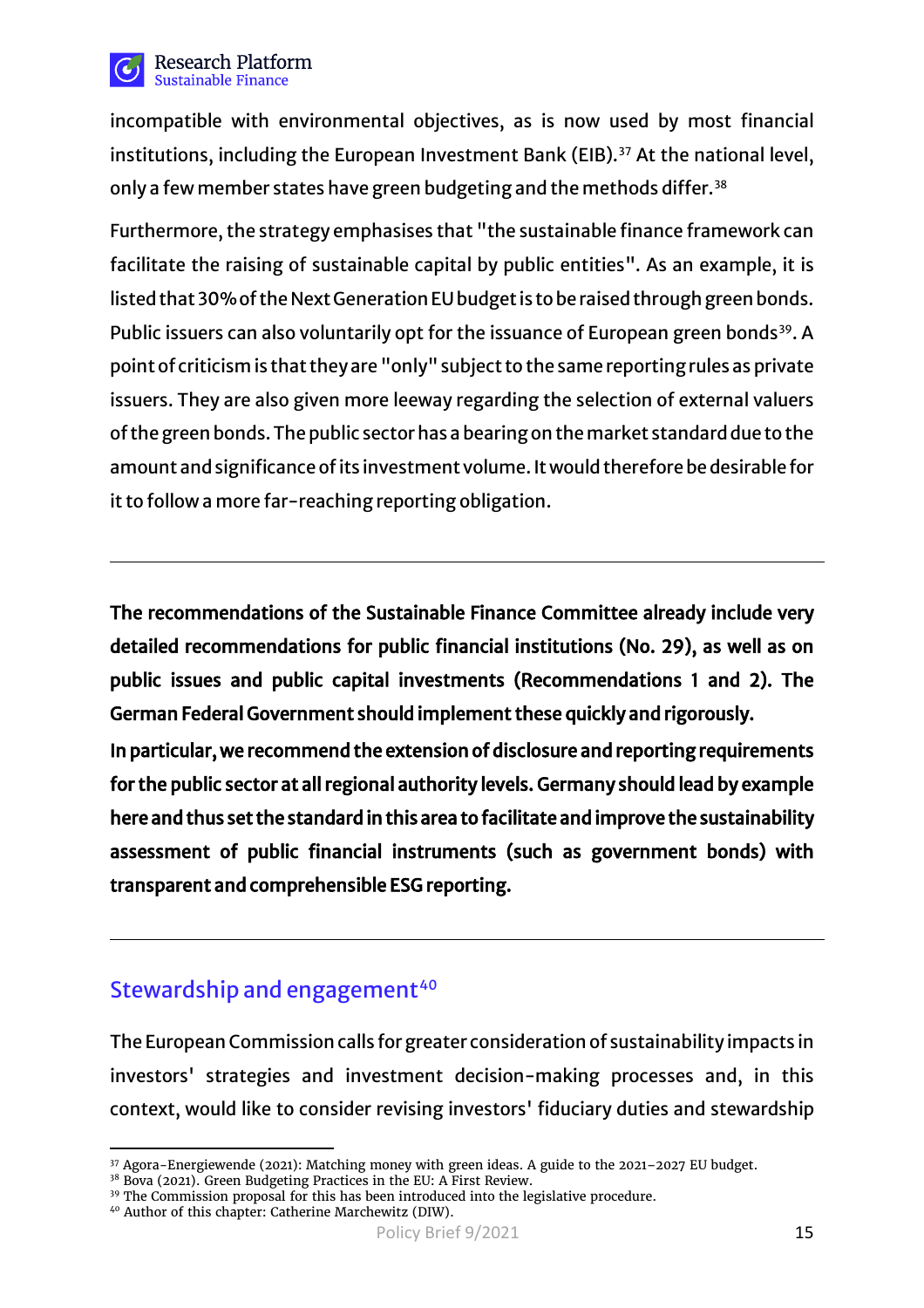

arrangements (Action 4b). Thus, the fiduciary duties of investors and pension funds towards members and beneficiaries should also consider the ESG risks of investments as part of the decision-making processes. In principle, this is to be welcomed, because the capital investments of institutional investors and large capital collection agencies in particular have a considerable leverage effect due to their size alone.

Guidelines and standards for the performance of fiduciary investor duties (stewardship and engagement) have existed for some time at international level<sup>41</sup>. The concept has also been taken up at national level by several countries worldwide to date<sup>42</sup>; the UK was one of the pioneers in adopting a stewardship code back in 2010. Now the issue has also found its way into EU legislation, in particular the revised Shareholder Rights Directive 2019 (Revised Shareholder Rights Directive, SRD-II)<sup>43</sup>. The action vaguely outlined in the strategy also refers to this: thus, in the context of an examination of the SRD II Directive by 2023, it is also to be examined how impact assessments and global best practices in stewardship guidelines can best be incorporated into the Directive. New rules have already been introduced in SRD-II to further promote effective management and long-term investment decisions. This was an acknowledgement that greater shareholder participation in corporate governance can improve the financial and non-financial performance of companies. It provides a minimum standard for responsible asset management (stewardship activities), effective stewardship and long-term investment decisions. The Commission is also passing on responsibility by first asking the European Insurance and Occupational Pensions Authority (EIOPA) to consider the inclusion of ESG risks of investments as part of the decision-making processes, and then to make its decision.

Many countries have long adopted a code of best practice for the stewardship role of institutional investors and asset managers, most notably the UK in 2010<sup>44</sup>. Germany

<span id="page-15-0"></span> $\overline{a}$ <sup>41</sup> Since 2006 the <u>UNPRI</u>, since 2015 the <u>OECD Principles for Corporate Governance</u> and since 2017 the Stewardship Code of the industry associatio[n European Fund and Asset Management Association](https://www.efama.org/newsroom/news/efama-stewardship-code-principles-asset-managers-monitoring-voting-engagement) (EFAMA). In 2017, EFAMA adapted the Code of External Governance, which was published in 2011.

<span id="page-15-1"></span><sup>42</sup> See also International Corporate Governance Network (ICGN) [\(available online,](https://www.icgn.org/policy/global-stewardship-codes-network) last access September 6, 2021).

<span id="page-15-3"></span><span id="page-15-2"></span><sup>43</sup> Cf. Directive (EU) 2017/828 of the European Parliament and of the Council of 17 May 2017 amending Directive 2007/36/EC as regards the encouragement of long-term shareholder engagement [\(available online\)](https://eur-lex.europa.eu/legal-content/EN/TXT/?uri=CELEX%3A32017L0828). 44 See also International Corporate Governance Network (ICGN) [\(available online,](https://www.icgn.org/policy/global-stewardship-codes-network) last access September 6, 2021).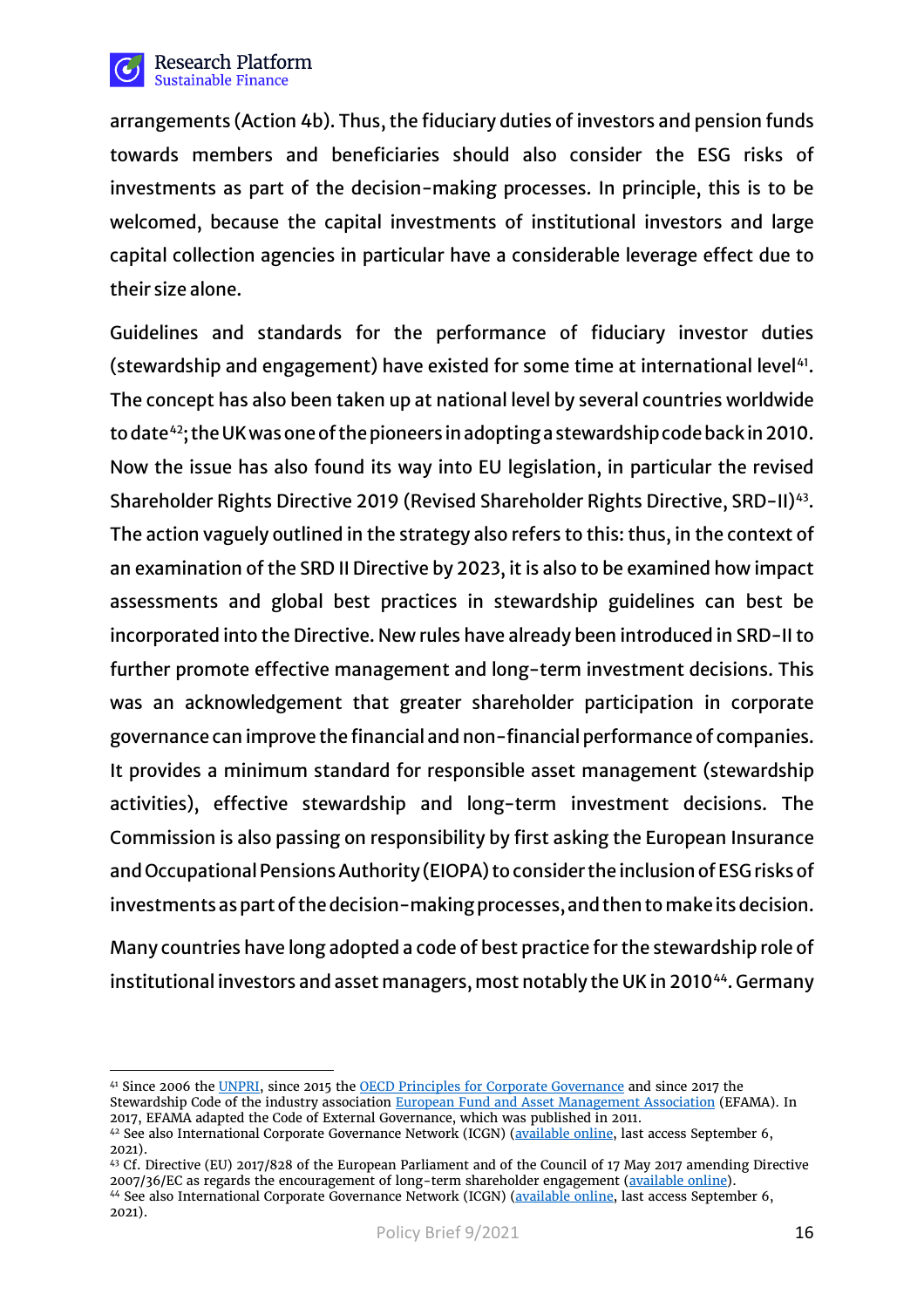

has not yet followed this trend. While the issue has been addressed in various forms in various policies and guidelines, compliance is not actively monitored.<sup>[45](#page-16-0)</sup>

As the German government's Sustainable Finance Committeehas also noted, private and public investors in Germany rarely take advantage of the opportunity to use their say to encourage companies to operate more sustainably. However, especially for institutional investors with long-term payout obligations such as pension funds, stewardship also represents a risk management approach. For example, the possible transformation potential is currently not being exploited because investors shy away from the additional expense and legal uncertainties (Ringe 2021).

In this respect, recommendation 31 of the German government's Sustainable Finance Committee should be repeated here: it calls for a better infrastructure and an even stronger commitment to ESG on the part of institutional investors in Germany and also recommends the development of a German Stewardship Code as a guide for engagement activities.

# **Outlook**

The German economy is undergoing a fundamental transformation process: Climate crisis, digitalisation and globalisation harbour risks but also opportunities. The financial sector undoubtedly has an important role to play here. In order to achieve the goals, set in the strategy, there is a need for better cooperation between the financial and real economy as well as the public sector.

The topics listed clearly show that there is still a lot to be done in terms of spelling out the details and implementing the Sustainable Finance Strategy at the European level.

<span id="page-16-0"></span> $\overline{a}$ 45 Since 2002 in the [German Corporate Governance Codex,](https://www.dcgk.de/de/kodex/archiv.html) since 2003 in the **BVI-Rules of Conduct** as well as 2019 the provisions of the Act Implementing the Second Shareholders' Rights Directive (ARUG II) and in the Stewardship Guidelines der [Deutschen Vereinigung für Finanzanalyse und Asset Management \(DVFA\).](https://www.dvfa.de/der-berufsverband/kommissionen/governance-stewardship.html)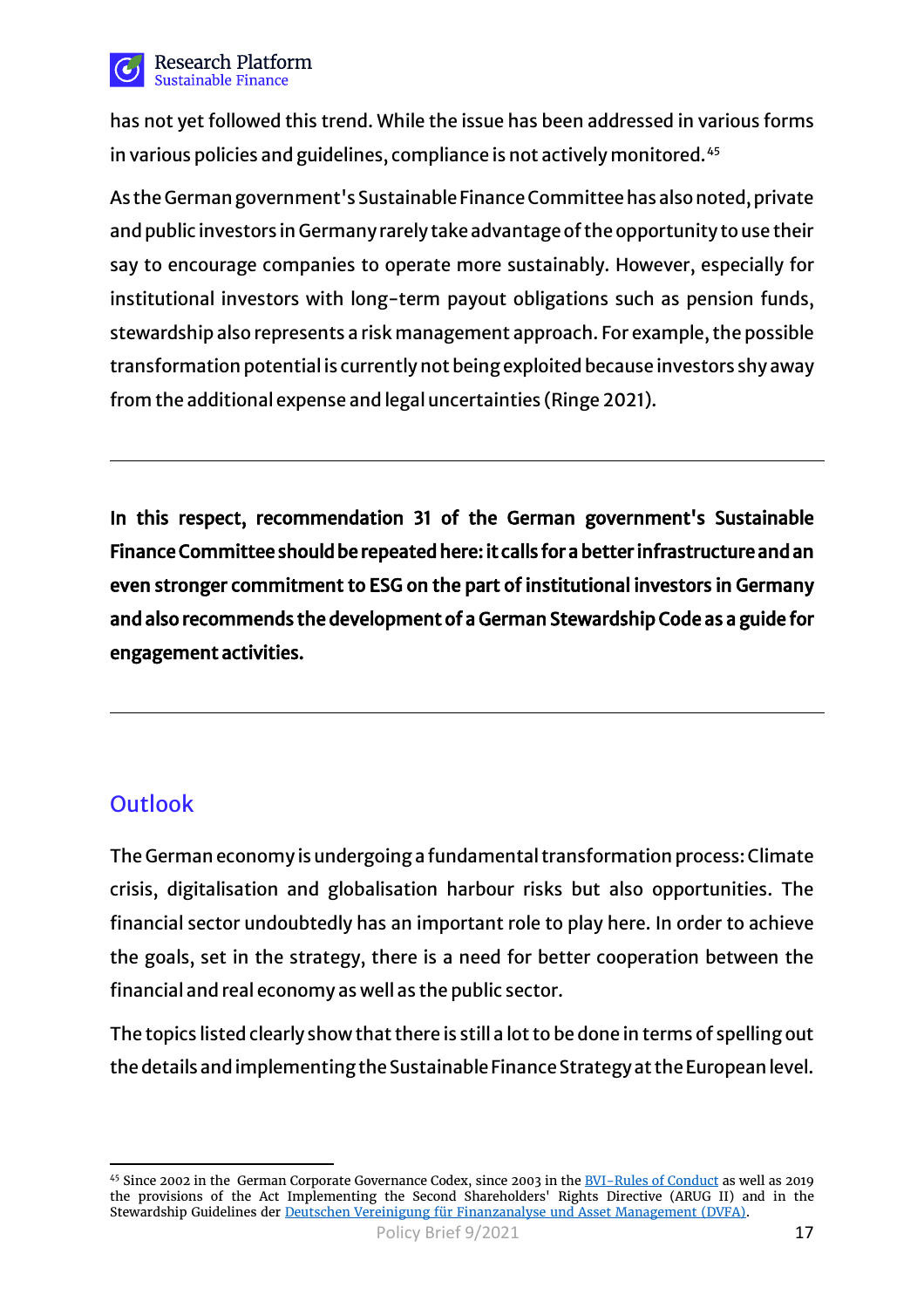

The EU should engage in international cooperation by presenting concrete and ambitious proposals to advance basic standards in sustainable finance regulation.

But even at the national level, important stakeholders are not yet cooperating to the required extent. Many of the improvements and proposals we have outlined can already be found in the previous policy briefs of the Sustainable Finance Research Platform and in the recommendations of the German government's Sustainable Finance Committee, as well as in the German Government's Sustainable Finance Strategy under the aegis of the Federal Ministry of Finance and the Federal Ministry for the Environment. It is now necessary to tackle their implementation and to introduce the national initiatives into the European discourse in order to strive for an EU-wide regulation. Germany should spearhead this and play a more active role in shaping the further development of sustainable finance actions.

Ingmar Jürgens is Managing Director of Climate & Company and Senior Advisor to the Frankfurt School of Finance & Management [| ingmar@climcom.org](mailto:Ingmar@climcom.org)

Dr. Karol Kempa is a Senior Researcher at the Frankfurt School of Finance and Management| [k.kempa@fs.de](mailto:%20k.kempa@fs.de)

Prof. Dr. Christian Klein is Professor of Sustainable Finance at the University of Kassel | [klein@uni-kassel.de](mailto:klein@uni-kassel.de)

Dr. Catherine Marchewitz is a Senior Researcher in the Climate Policy Department of DIW Berlin | [cmarchewitz@diw.de](mailto:cmarchewitz@diw.de)

Prof. Dr. Ulf Moslener is Professor of Sustainable Energy Finance at the Frankfurt School of Finance and Management | <u>[u.moslener@fs.de](mailto:%20k.kempa@fs.de)</u>

Prof. Karsten Neuhoff, Ph.D. is Head of the Climate Policy Department at DIW Berlin and Professor at the Technical University of Berlin | kneu[hoff@diw.de](mailto:%20kneuhoff@diw.de)

Prof. Dr. Oliver Schenker is Assistant Professor of Environmental Economics at the Frankfurt School of Finance and Management | [o.schenker@fs.de](mailto:%20o.schenker@fs.de)

Prof. Dr. Frank Schiemann is Professor of Accounting at the University of Hamburg | [frank.schiemann@uni-hamburg.de](mailto:frank.schiemann@uni-hamburg.de)

Dr. Franziska Schütze is a Senior Researcher in the Climate Policy Department of DIWBerlin | [fschuetze@diw](mailto:%20fschuetze@diw.de).de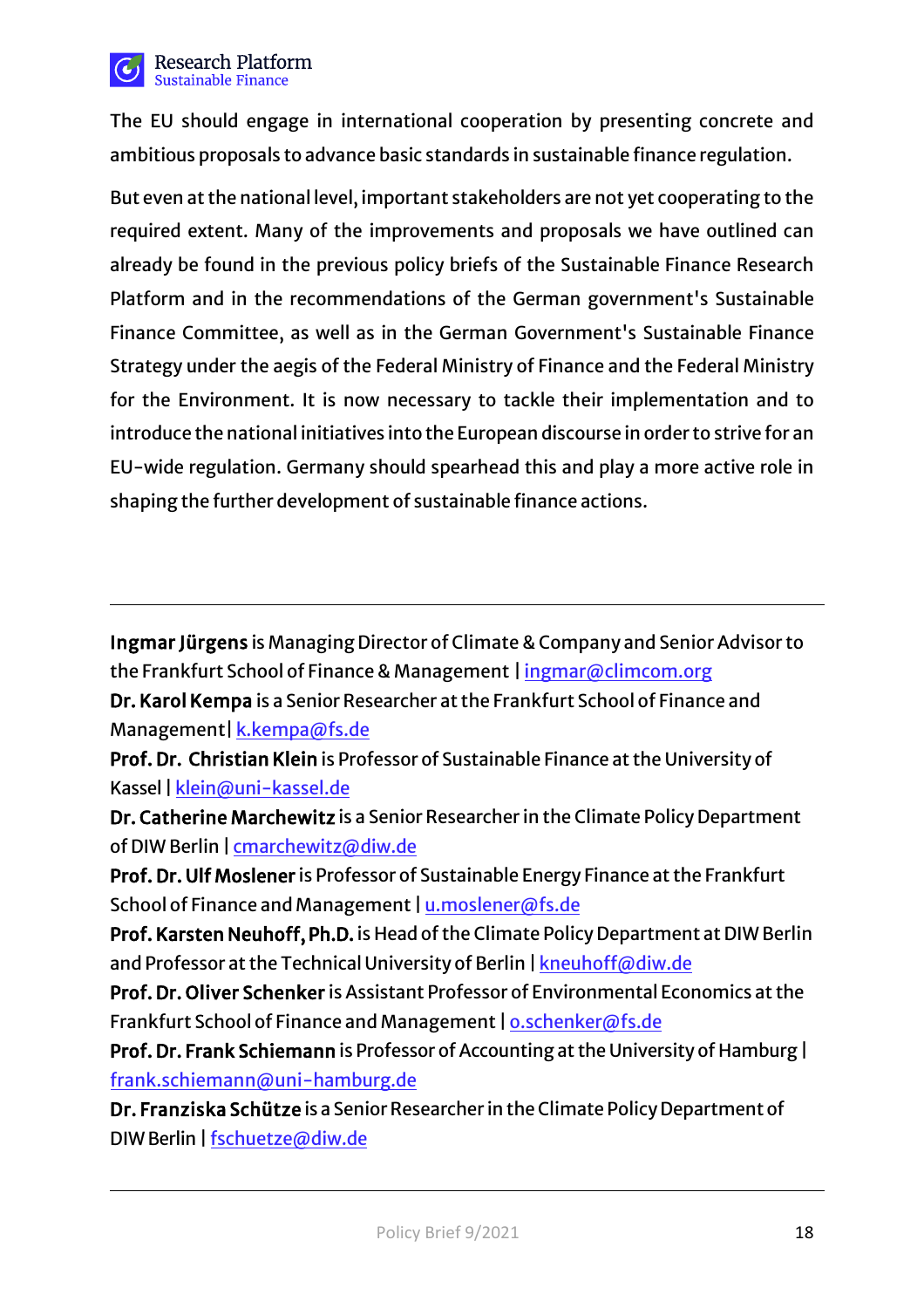

Acknowledgements: The partners of the Sustainable Finance Research Platform would like to thank the guest authors Oliver Herrmann, Malte Hessenius, Katharina Erdmann, Laura Kaspar, Blerita Korça and Liyana Nayan from Climate & Company for their contributions.

## References

**Battiston, S., Mandel, A., Monasterolo, I., Schütze, F., & Visentin, G. (2017)**. A climate stresstest of the financial system. Nature Climate Change, 7(4), 283–288.

**Bova, E. (2021)**. Green Budgeting Practices in the EU: A First Review, May 2021. Discussion Paper 140 [\(available online,](https://ec.europa.eu/info/publications/green-budgeting-practices-eu-first-review_en) obtained on 12/10/2020)

**Puschmann, T., Leifer, L. (2020)**. Sustainable Digital Finance: The Role of FinTech, InsurTech & Blockchain for Shaping the World for the Better. Zurich/Stanford: University of Zurich and Stanford University. Available online: https://15962d61-999f-45ee-b3ccd525dc175190.filesusr.com/ugd/36c425\_132a63e0c31b42abaf3ebb32c810927a.pdf. Obtained on 7/9/2021.

**Ringe, WG (2021)**. Stewardship and Shareholder Engagement in Germany. Eur Bus Org Law Rev 22, 87–124. Available online: https://doi.org/10.1007/s40804-020-00195-8

**TCFD (2017).** Recommendations of the Task Force on Climate-related Financial Disclosures. Final Report. Available online: https://assets.bbhub.io/company/sites/60/2020/10/FINAL-2017-TCFD-Report-11052018.pdf